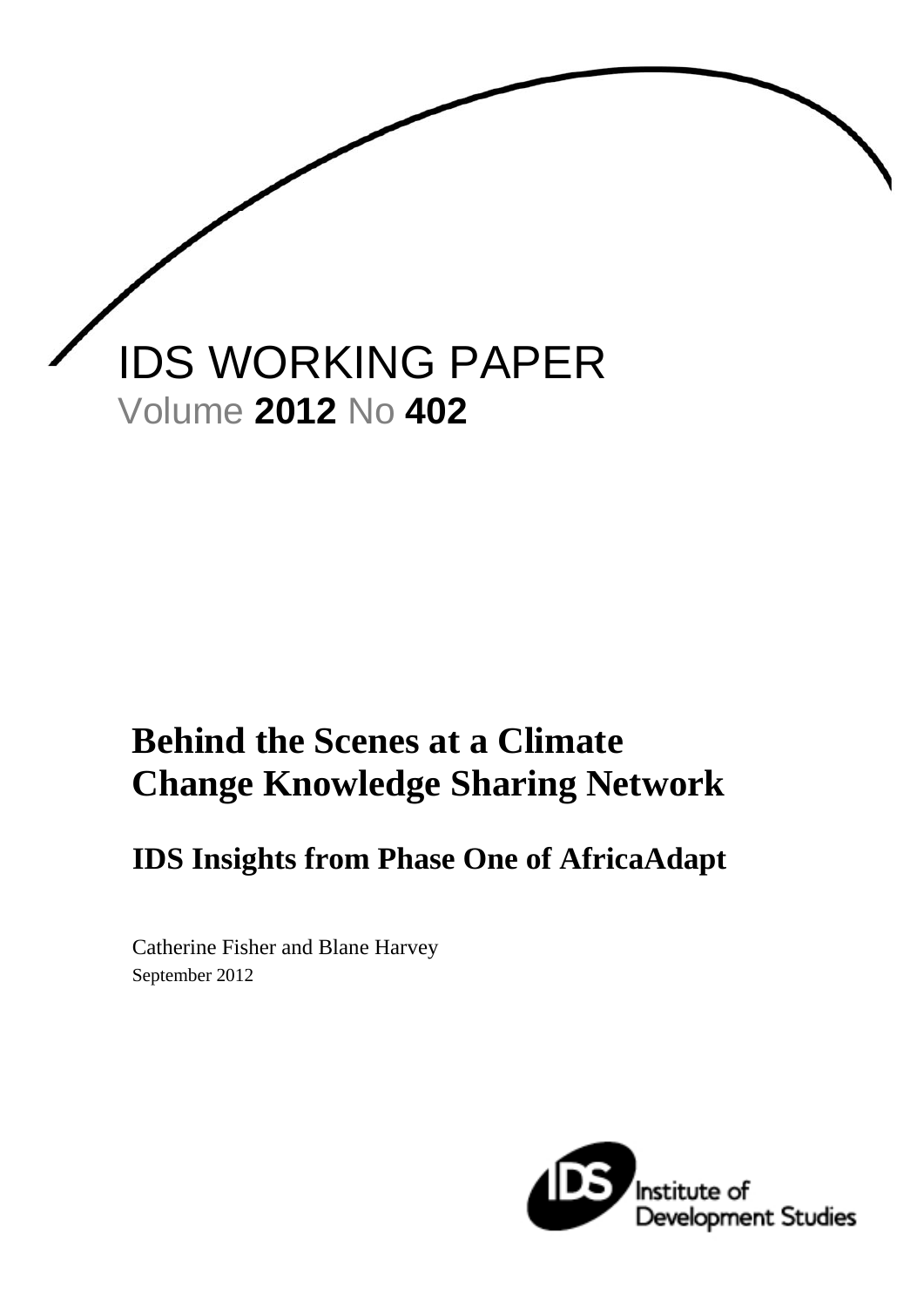Behind the Scenes at a Climate Change Knowledge Sharing Network: IDS Insights from Phase One of AfricaAdapt Catherine Fisher and Blane Harvey IDS Working Paper 402 First published by the Institute of Development Studies in September 2012 © Institute of Development Studies 2012 ISSN: 2040-0209 ISBN: 978-1-78118-080-8

A catalogue record for this publication is available from the British Library. All rights reserved. Reproduction, copy, transmission, or translation of any part of this publication may be made only under the following conditions: • with the prior permission of the publisher; or • with a licence from the Copyright Licensing Agency Ltd., 90 Tottenham Court Road, London W1P 9HE, UK,

or from another national licensing agency; or

• under the terms set out below.

This publication is copyright, but may be reproduced by any method without fee for teaching or nonprofit purposes, but not for resale. Formal permission is required for all such uses, but normally will be granted immediately. For copying in any other circumstances, or for reuse in other publications, or for translation or adaptation, prior written permission must be obtained from the publisher and a fee may be payable.

Available from: Central Communications, Institute of Development Studies, Brighton BN1 9RE, UK Tel: +44 (0) 1273 915637 Fax: +44 (0) 1273 621202 E-mail: bookshop@ids.ac.uk Web: www.ids.ac.uk/ids/bookshop IDS is a charitable company limited by guarantee and registered in England (No. 877338)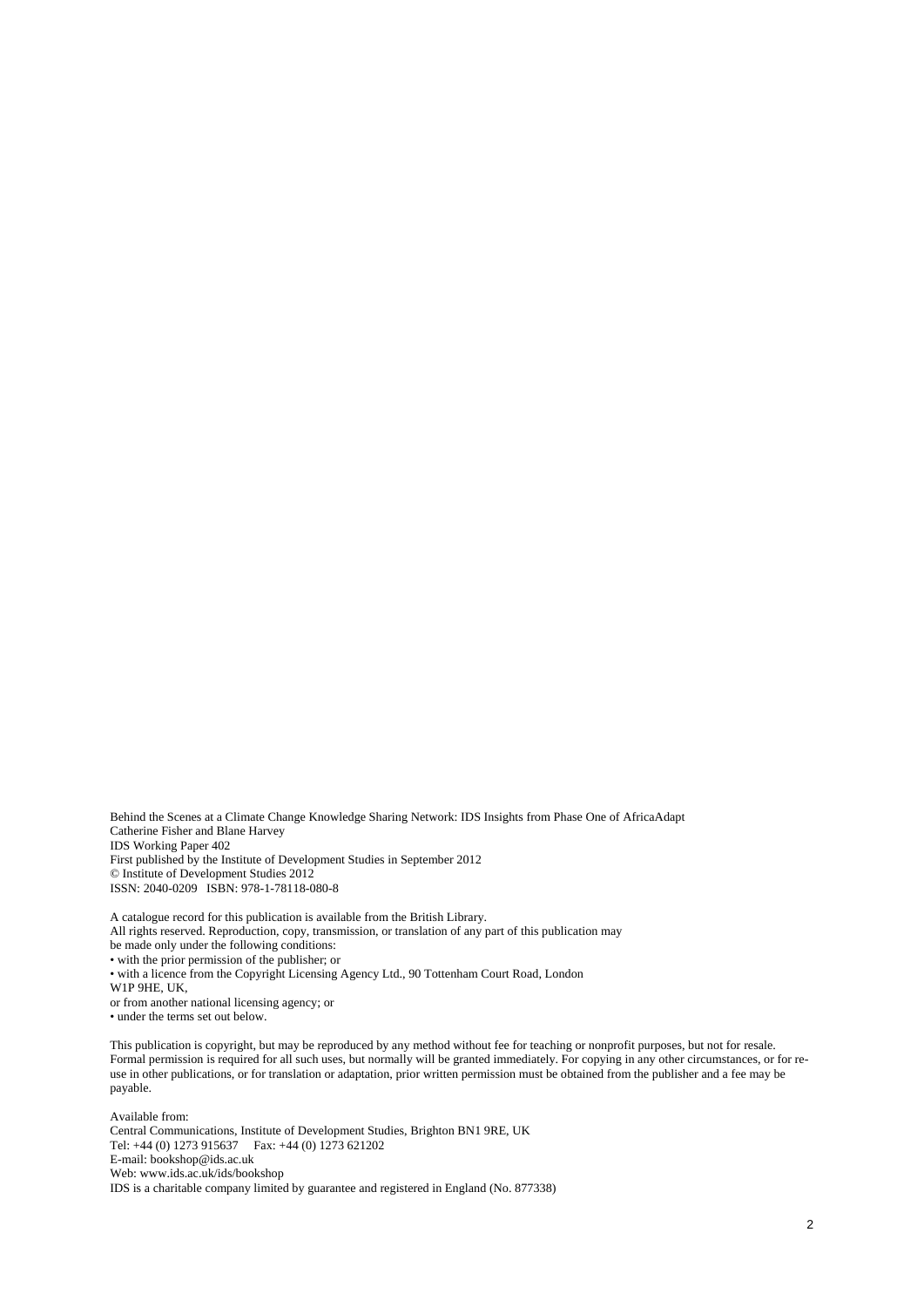## **Behind the Scenes at a Climate Change Knowledge Sharing Network: IDS Insights from Phase One of AfricaAdapt**

Catherine Fisher and Blane Harvey

## **Summary**

Knowledge sharing networks are increasingly recognised as means of mobilising the knowledge and capacities needed to respond to complex and changing realities, such as the challenges posed by climate change. AfricaAdapt is one such network that describes its aim as 'facilitating the flow of climate change adaptation knowledge for sustainable livelihoods between researchers, policy makers, civil society organisations and communities who are vulnerable to climate variability and change across the [African] continent'. This paper takes a 'behind the scenes' look at the AfricaAdapt Network and the partnerships on which it is based and is thus intended to be useful for others seeking to collaboratively develop knowledge sharing networks.

We focus on the dynamics of design and implementation of a knowledge sharing network in a distributed partnership, from the perspective of the former lead partner. Rather than looking at the delivery and outcomes of network activities, we explore the way in which the partners sought to develop sustainable relationships and ways of working to underpin the network, areas that are frequently under-examined, particularly among practitioners. Areas covered include: governance and management, staffing and planning, financial management, partnership dynamics, learning, capacity development, monitoring and evaluation.

Although all knowledge sharing networks are different we have tried to identify insights and principles from this specific example that can be adapted and applied in other contexts. We hope that these insights will provide a useful contribution to the broader body of theory and experience around networks and knowledge sharing.

**Keywords:** knowledge sharing; networks; climate change adaptation; Africa; partnership.

**Blane Harvey** is a Research Fellow with the Climate Change Team at IDS. His research examines how knowledge on climate change is produced, validated and shared; the role of culture and technology in learning and communication; and how power dynamics shape inter-institutional cooperation. He holds a PhD in Education and International Development from McGill University. Prior to joining IDS Blane worked with the climate change programme of the United Nations Institute for Training and Research (UNITAR). Blane has been involved with the AfricaAdapt network since its inception, initially as a Knowledge Sharing Officer, then as Programme Coordinator in 2010–2011, and finally as a mentor and capacity-building advisor in its second phase of activities.

**Catherine Fisher** works in the Impact and Learning Team at IDS. She is interested in the intersections between research, policy and practice, with a particular emphasis on the role of people trying to strengthen connections between those spheres. She has been active in convening knowledge brokers and intermediaries, supporting learning and connecting theory and practice about these roles. Her focus is on knowledge brokering and knowledge sharing, learning, capacity development and embedded evaluation. Catherine was involved in the AfricaAdapt programme as capacity development advisor and mentor, she briefly worked as part of the IDS based AfricaAdapt implementation team between 2009–2010, focusing on issues of governance and handover.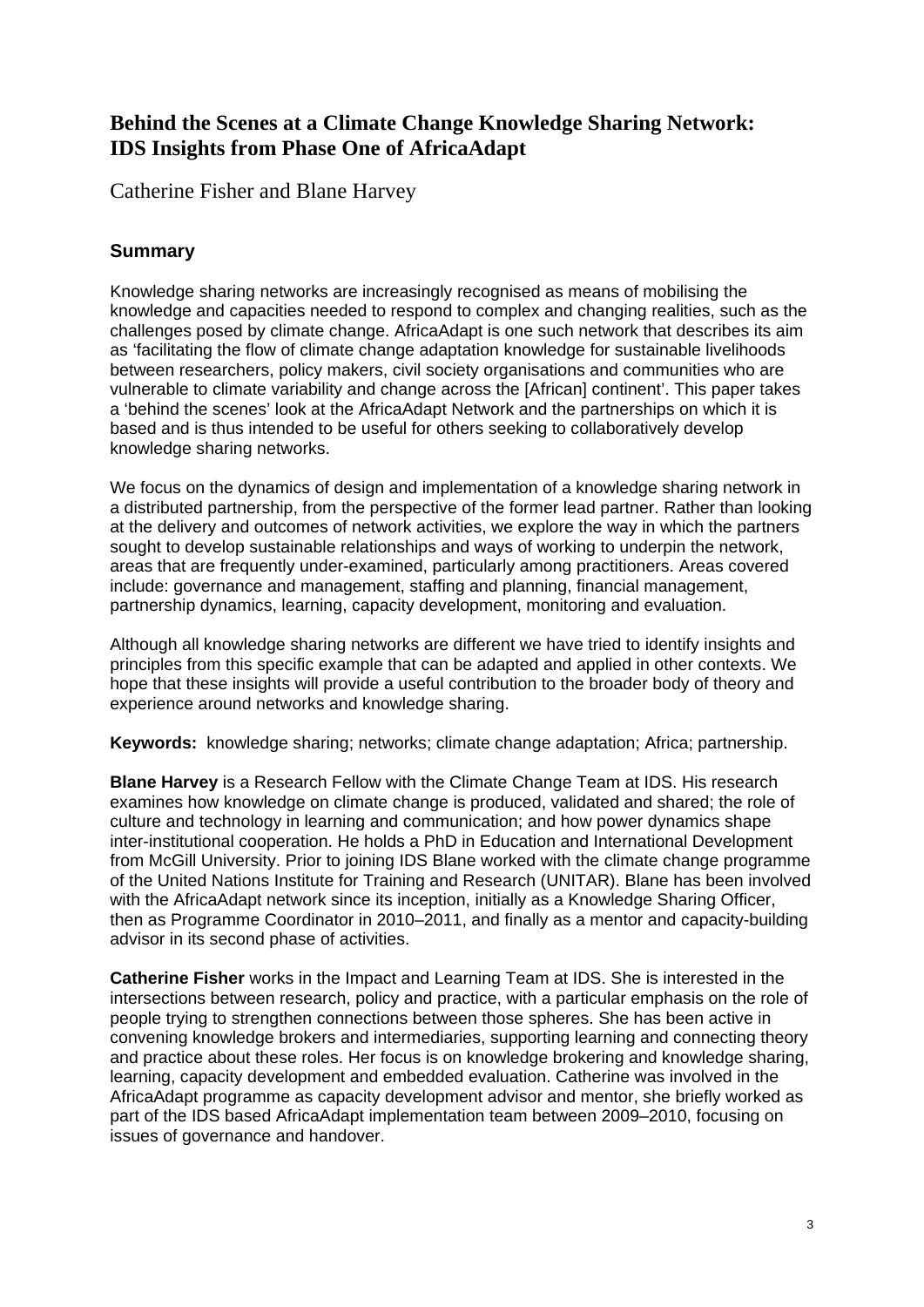## **Contents**

|   | Summary, keywords, author notes            | 3  |
|---|--------------------------------------------|----|
|   | Acknowledgements                           | 4  |
|   | <b>Introduction</b>                        | 5  |
|   | <b>Summary of insights</b>                 | 8  |
| 1 | Implementation                             | 10 |
| 2 | <b>Governance and management</b>           | 12 |
| 3 | Harnessing the power of the partnership    | 13 |
| 4 | Being the lead partner                     | 15 |
| 5 | <b>Finances and financial management</b>   | 17 |
| 6 | Capacity development, learning and change  | 18 |
| 7 | <b>Monitoring and evaluation (M&amp;E)</b> | 20 |
| 8 | <b>Transition of leadership</b>            | 21 |
|   | <b>Conclusions</b>                         | 23 |
|   | <b>References</b>                          | 24 |
|   |                                            |    |

### **Figure**

Figure 1 Illustration of the learning cycle approach adopted by AfricaAdapt 7

## Acknowledgements

Some of the ideas in this paper draw upon a previous publication: Blane Harvey (2011) 'Negotiating Openness Across Science, ICTs, and Participatory Development: Lessons from the AfricaAdapt Network', *Information Technologies & International Development* 7.1: 19–31.

The authors would like to thank Matthew Smith (International Development Research Centre), Matthew Lockwood (IDS) and Carl Jackson (Westhill Knowledge Group) for their insightful feedback and comments on this paper. The authors would also like to acknowledge the work of the AfricaAdapt partners and their commitment to learning and reflection, which have enabled the authors to write this paper. The analysis in this paper and any errors are the authors' own.

The AfricaAdapt network was funded by the International Development Research Centre (IDRC) and the UK Department for International Development (DFID) through the Climate Change Adaptation in Africa programme (CCAA). The production of this brief was enabled through the support of the Climate Change Adaptation in Africa programme and by the DFIDfunded Mobilising Knowledge for Development programme at IDS.





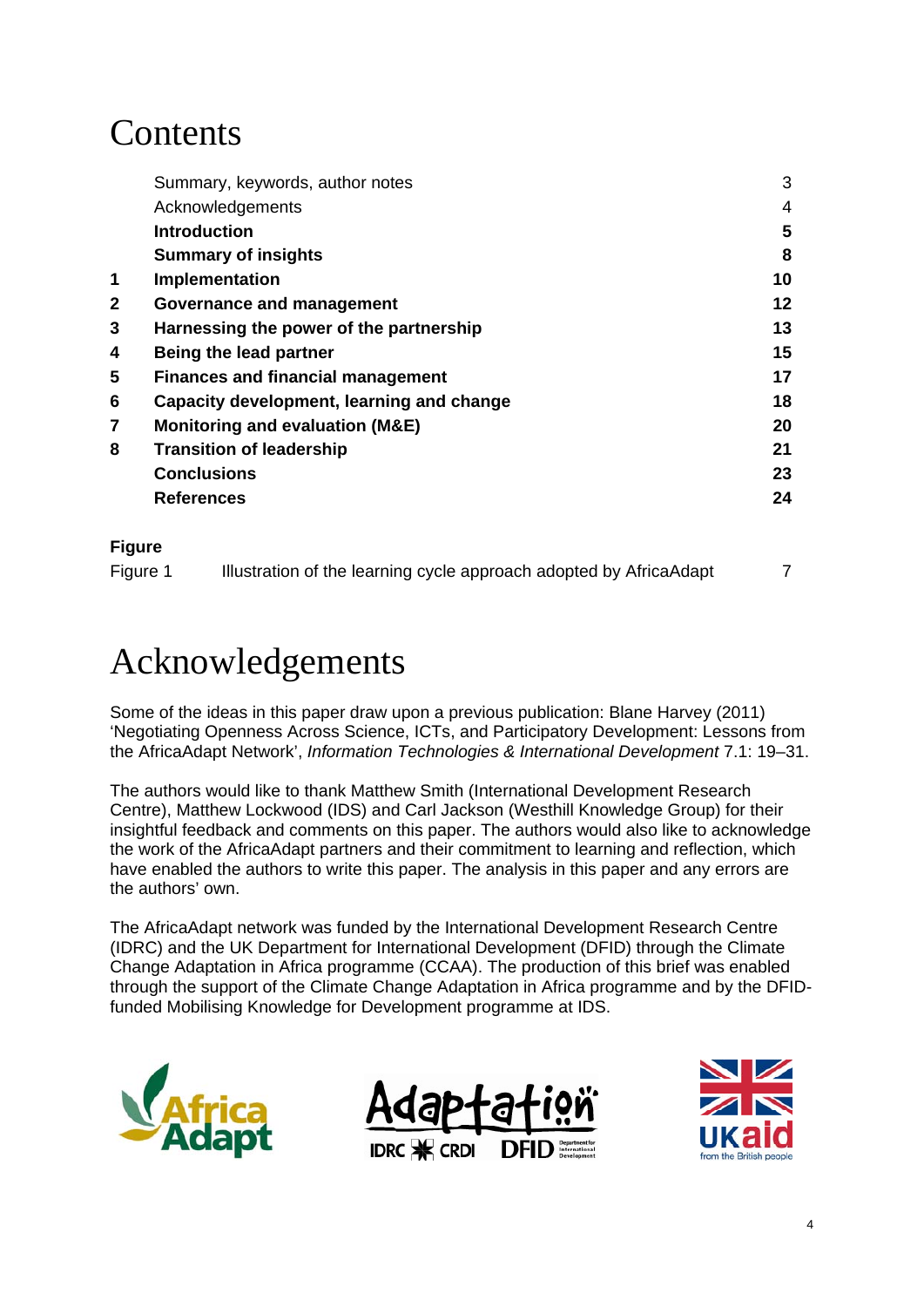## Introduction

Knowledge sharing networks are increasingly recognised as means of supporting people to respond to complex and changing realities, such as the challenges posed by climate change. These networks, understood here as systems of actors who interact (virtually, face to face, via intermediaries, or otherwise) with the aim of sharing ideas and experiences around a shared set of challenges, can take on a wide range of forms depending upon their contexts, their membership and management, the technologies they rely upon, and many other factors. Given the wide range of contexts which they operate in, our understanding of what factors shape the success or failure of knowledge sharing networks on climate change remains incomplete and somewhat uneven. Addressing these gaps, we argue, requires deepening the body of empirical evidence and sharing lessons on knowledge networks from across this wide range of contexts. This need is particularly pertinent given the ever-growing interest on the part of institutions and actors working on climate change in establishing new networks or drawing existing ones into new forms of collaboration. In an effort to contribute to this area of work, this paper shares insights generated from the first phase of the AfricaAdapt knowledge sharing network that we hope will be of interest to those who wish to create knowledge sharing networks in collaborative ways. This paper will be of particular relevance to those creating networks that are constructed rather than emergent and those who are working in geographically distributed partnerships to construct and facilitate knowledge sharing networks.

There is already a large body of literature about networks (e.g. Amin and Hausner 1997; Perkin and Court 2005; Ramalingam, Mendizabal and Schenkenberg 2008) and a growing literature on networked knowledge sharing or knowledge management (e.g. Willard and Creech 2001; Creech and Ramji 2004; White 2010a; White 2010b). This paper seeks to add to that by taking a 'behind the scenes' look at the AfricaAdapt Network, focusing on the dynamics of design and implementation of a knowledge sharing network in a distributed partnership. It does so from the perspective of the outgoing lead partner of the network at the end of its first three year phase. It does not look at the outcomes of AfricaAdapt, nor at the specific network activities undertaken. Examples of these can be found in other literature about AfricaAdapt (AfricaAdapt 2011; Harvey, Diagne, Nnam and Tadege 2009). Instead, it focuses on the way in which the partners sought to develop the relationships, and the ways of working that underpin the network. As members of the network's management team at IDS, we have sought to identify insights from the IDS experience of the first three years of the AfricaAdapt Network that could be useful for others seeking to create knowledge sharing networks in a collaborative way. Although, as noted above, all knowledge networks are different, we have tried to identify insights and principles from this specific example that can be adapted and applied in other contexts. We hope that these insights will provide a useful contribution to the broader body of experience around networks and knowledge sharing.

AfricaAdapt is a knowledge sharing network on climate change adaptation in Africa established in 2008 and hosted by four partner organisations: Environment and Development in the Third World (ENDA-TM), based in Dakar, Senegal; the Forum for Agricultural Research in Africa (FARA) in Accra, Ghana; Intergovernmental Authority on Development (IGAD) Climate Prediction and Applications Centre (ICPAC) in Nairobi, Kenya; and the Institute of Development Studies (IDS) in Brighton, UK. These partners reflect the wide range of disciplines (spanning climate science, social science, and agriculture) and institutions (inter-governmental, NGO, academic and community-based organisations) active on climate change adaptation. They also closely reflect the stakeholder groups with whom the network hopes to facilitate sharing.

AfricaAdapt is an example of a named or 'big N' network (Davies 2008) in that it was initiated and funded by bilateral donors as a development intervention in response to a perceived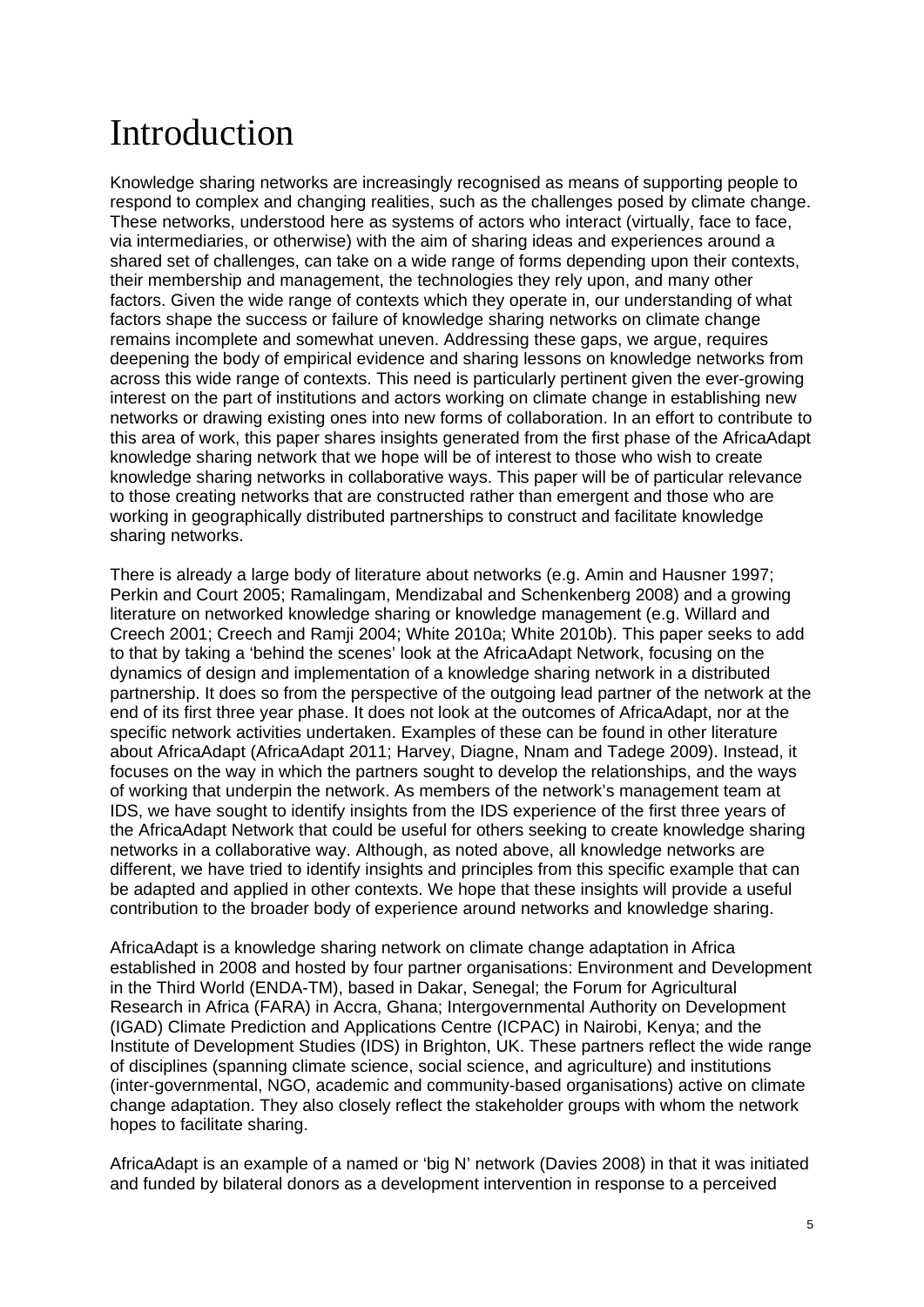need. Thus it has at its heart a formalised agreement between the four core AfricaAdapt partners, who as members of the partnership receive dedicated funds to undertake sets of activities for which they are held accountable. This is in contrast to 'small n' or informal networks that spontaneously emerge rather than are created, do not have such formalised implementation structures, and may or may not have external funding. In AfricaAdapt's case this distinction is blurred because as a knowledge sharing network, it aims to enable the emergence of informal networks. However, this distinction is important for this paper; many of the lessons of the AfricaAdapt Network shared here are of particular relevance to named networks and may be less relevant to informal networks.

The network describes its aim as 'facilitating the flow of climate change adaptation knowledge for sustainable livelihoods between researchers, policy makers, civil society organisations and communities who are vulnerable to climate variability and change across the continent' (AfricaAdapt n.d.). Since its launch it has grown to over 1,100 members (over 80 per cent of whom are Africa-based), consisting primarily of researchers, practitioners and students working on climate change and development in Africa. AfricaAdapt is funded through the UK Department for International Development (DFID) and Canada's International Development Research Centre (IDRC) under a broader programme on Climate Change Adaptation in Africa (CCAA), and intends to offer a space for its members to profile the work they are doing, access information and findings from African research in a range of formats and languages, and establish new connections (both online and face-to-face) with others who are working on adaptation in Africa.

AfricaAdapt has entered its second phase, in which the network is entirely African-led and operated. The role of lead organisation for AfricaAdapt has transitioned from IDS to ENDA-TM, who lead the network in Phase Two. IDS remain involved in AfricaAdapt in a supporting role but are no longer involved in direct implementation. This paper is written from the perspective of IDS as the outgoing lead organisation and shares insights from that experience.

A key characteristic of AfricaAdapt is the strong emphasis that has been placed on learning (see Figure 1). From the outset AfricaAdapt drew on relevant theory and experiential learning in its design and establishment. In spite of its strong theoretical foundations, it has needed to evolve and respond to the realities of implementation. Ongoing learning has enabled lessons to be identified and responded to by the AfricaAdapt partnership even within the relatively short time the network has been in existence. So far, the approach of prioritising and embedding learning has enabled the network to be highly adaptive to the challenges it faces. Indeed the emphasis on learning within the design of the network has allowed or legitimised those changes. This is a great strength of the network and one that has enabled so many lessons to be identified and shared through this paper.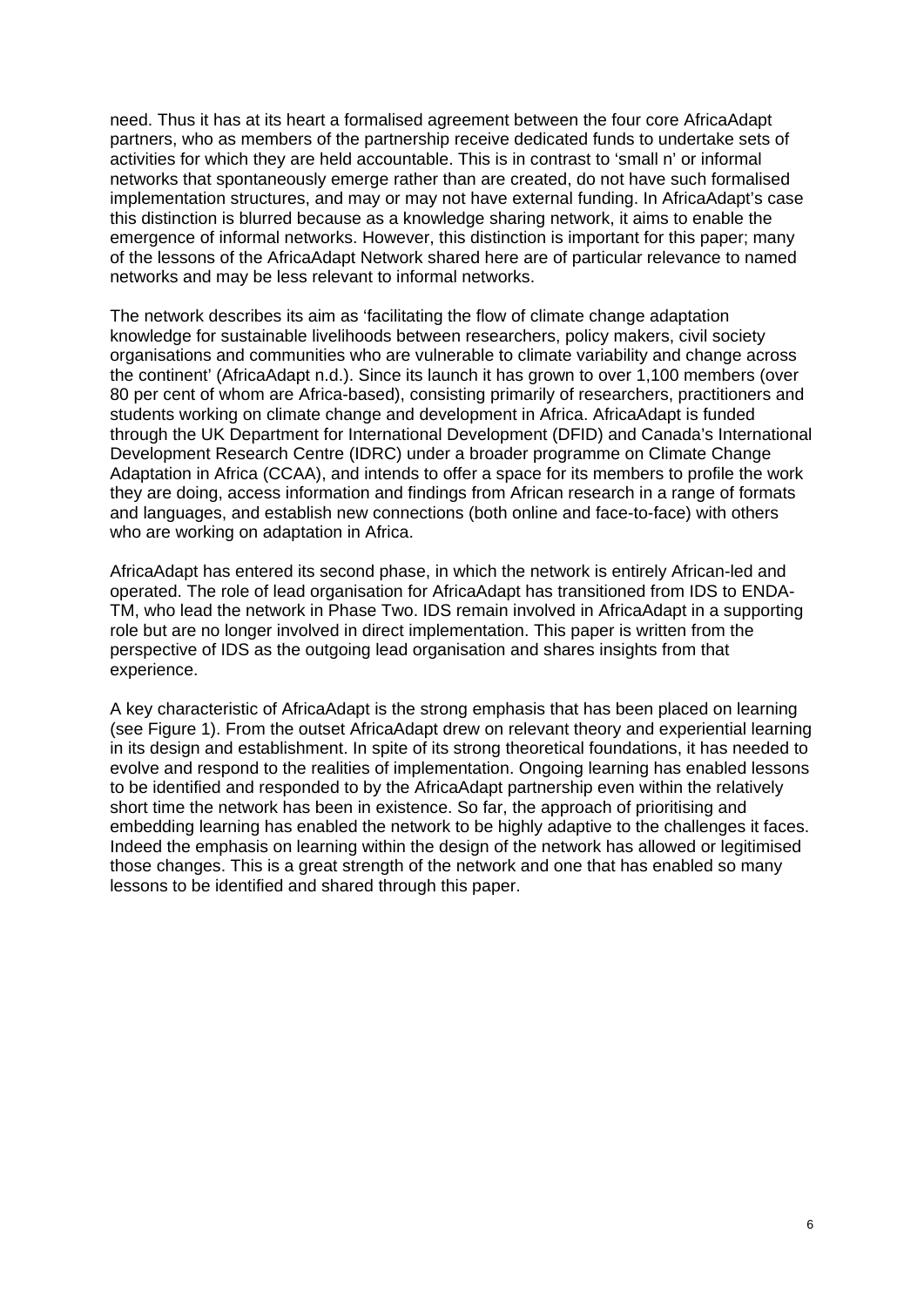

**Figure 1: Illustration of the learning cycle approach adopted by AfricaAdapt** 

CCA: climate change adaptation Source: AfricaAdapt (2007)

The AfricaAdapt Network faces two overarching challenges in the implementation and delivery of its programme and these challenges underpin many of the insights identified in this paper. They are:

- **Challenges inherent in creating an effective knowledge sharing network.** This is a relatively new kind of endeavour: one in which anticipated outcomes are difficult to predict and to measure, and the activities required to reach them are evolving, opportunistic and experimental. Creating an effective knowledge sharing network cannot be approached using a conventional project approach, it requires ways of working that may be at odds with organisations created for more concretely defined projects, and requires skills and competencies that may be unfamiliar.
- **Challenges of working in a diverse and geographically distributed partnership**. The AfricaAdapt implementation team in the first phase comprised four very different organisations in different countries working together for the first time to construct and implement an ambitious programme. The challenges of working collaboratively across different kinds of organisation (NGO, inter-governmental, social science, climate science and community-based) that AfricaAdapt was set up to bridge, were built into the infrastructure of the network. Staff working on AfricaAdapt face the widely acknowledged challenges inherent both in working in multi-stakeholder partnership and as a geographically distributed team.

This paper explores eight functional areas associated with the design, set-up and ongoing functioning of a knowledge sharing network, ranging from implementation to financial management. In each area it provides a brief introduction to how AfricaAdapt approached this area in its first phase of operation and identifies insights from that experience. These insights are summarised below.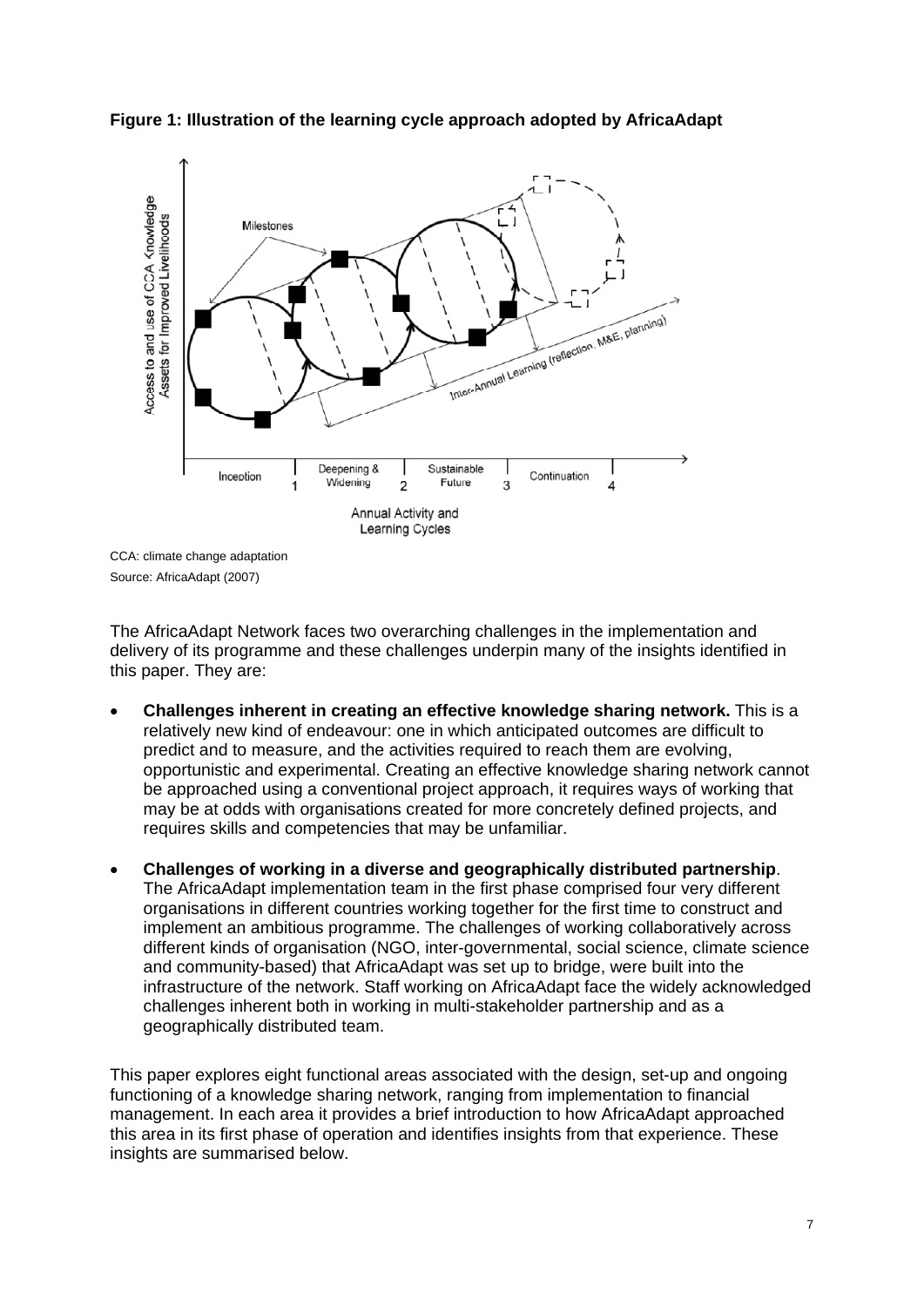# Summary of insights

## **1. Implementation**

- A distributed staff team is key to implementation but it needs a lot of coordination and team members need supportive environments to work in.
- Be clear what you are trying to change for whom and prioritise where you can add most value – don't be everything to everybody.
- Embrace flexibility and outcomes-based working focus on why you are doing things not just what you are doing.
- Support members to do the (net)work, don't do it all yourself.
- Be evidence-based: use theory and experience to guide your actions.

### **2. Governance and management**

- Inception and set-up phases are essential; they are not the same as ongoing implementation.
- Too much participation in principle can lead to unilateral decision-making in practice.
- Distinguish between governance, management and implementation and make decisions at the level most appropriate to each process.

## **3. Partnership**

- Partners' motivations matter, possibly more than their assets.
- Sharing core tasks might not make the most of partners' relative strengths.
- Disengaged partners can grow increasingly sidelined from activities without collective action to re-engage them.
- Explore *how* activities will be undertaken not just *what* will be done.

## **4. Being the lead partner**

- Recognise and take steps to address power inequalities.
- Lead partners may inadvertently or deliberately dominate constructions of meaning.
- Model 'good network behaviour' but expect, acknowledge and respond to criticism.
- Acknowledge multiple accountabilities: to stakeholders, partners and donors.

#### **5. Finances and financial management**

- Allow flexibility in financial planning and keep unallocated funds.
- Understand and work with each partner's financial systems; be strategic about how funds are labelled and where they are located.

## **6. Capacity development, learning and change**

- Invest in flexible approaches to capacity building for soft and hard skills.
- Strengthening individual capacity contributes to but does not result in systemic change.
- Ongoing reflection and learning enables continuous improvement and endogenous capacity development.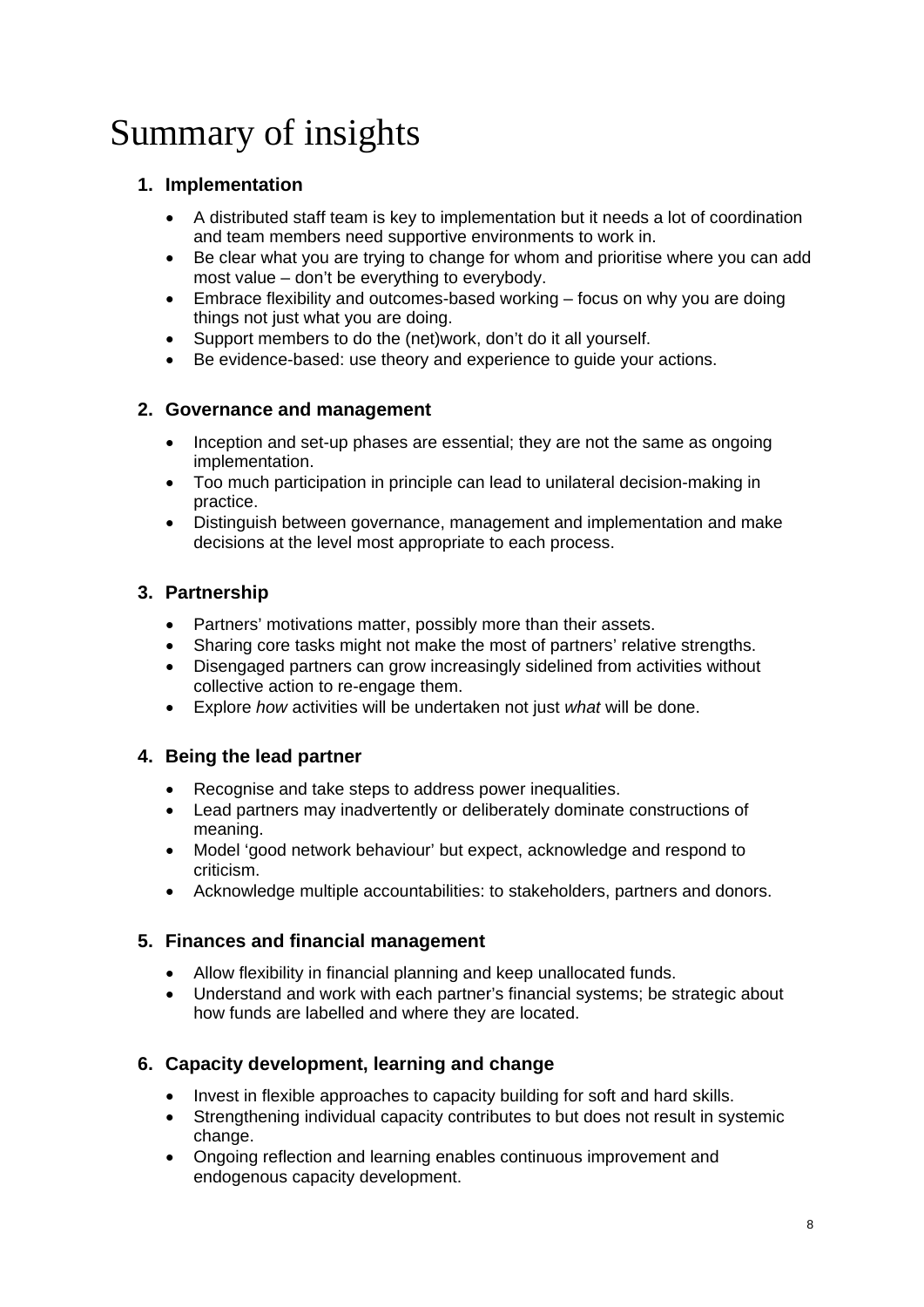## **7. Monitoring and evaluation (M&E)**

- Provide consistent support for M&E from planning through implementation.
- M&E cannot be seen as the sole responsibility of one organisation.
- Evaluation is best seen as a learning process.

## **8. Transition of leadership**

- Establish shared principles for handover.
- Be aware of the politics and challenges involved in choosing a new lead partner.
- Allow ample time for transition and plan for the added workload it entails.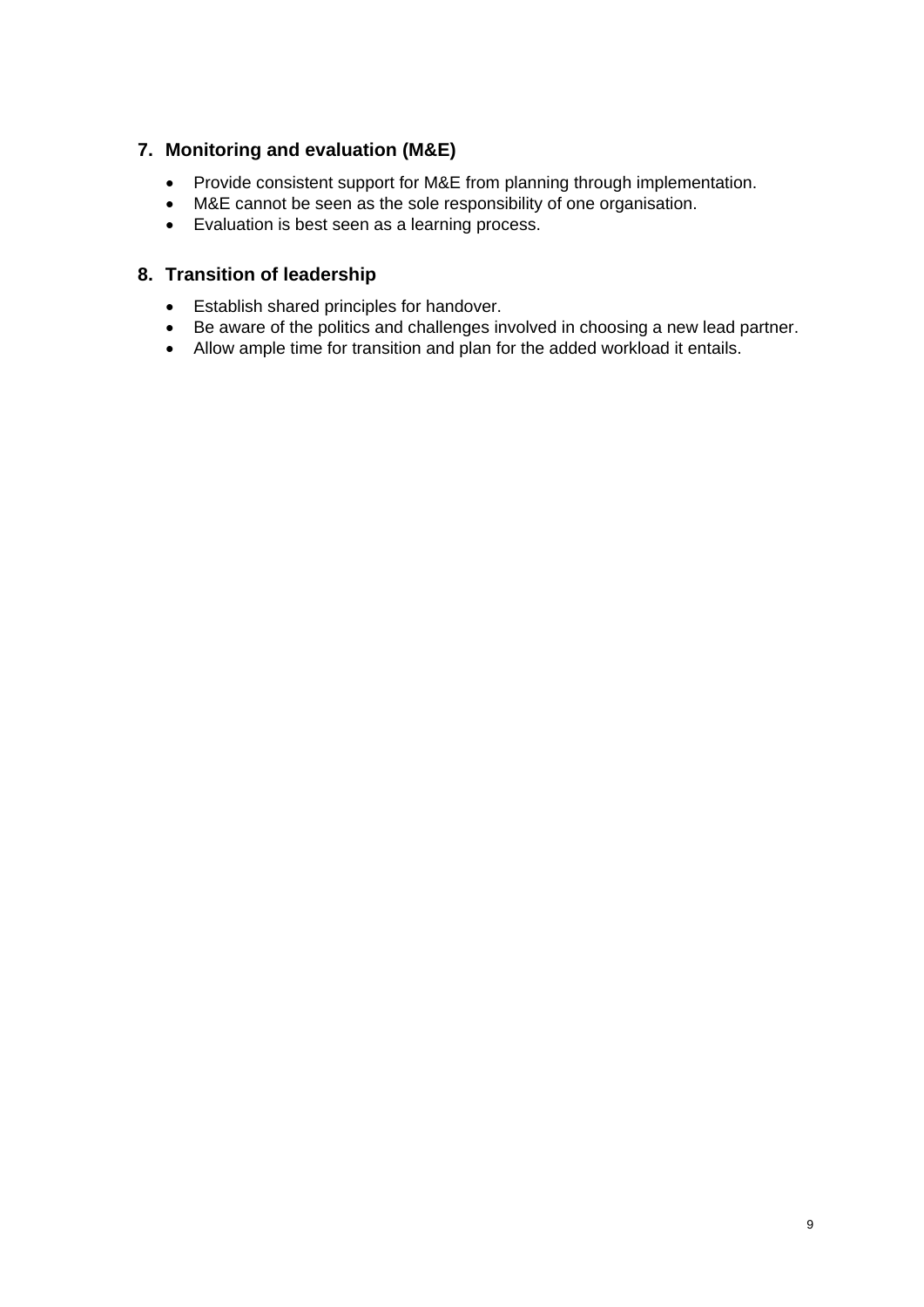# 1. Implementation

A key feature of the AfricaAdapt model is its decentralised implementation team. Unlike many other network types, the AfricaAdapt model enabled the recruitment of a dedicated staff member, known as a knowledge sharing officer (KSO), in each partner organisation. Each partner was also represented in the governance and management body known as the Core Group. The location of dedicated AfricaAdapt staff within partners has enabled AfricaAdapt partners to be genuinely involved in the network's implementation and is key to its operation. Unsurprisingly, there have been considerable challenges in working in this distributed way and the implementation system has evolved to respond to these challenges.

Initially AfricaAdapt was 'headed' by the project manager, governed by the Core Group and implemented by the KSOs. This worked for the set-up period but as the programme transitioned into implementation, a lot of day-to-day management, coordination and oversight was required that was too demanding of the time of the project manager and Core Group. A network coordinator has been recruited based at the new host organisation for the second phase to play this coordinating role and to act between management and implementation.

### **Working with dedicated network staff in different organisations**

The expectations the network had of KSOs were high as they represented a substantial investment; however it is important to be realistic about what they can achieve and the support they need. KSOs had to manage a number of tensions including their dual identity as working both for the network and the partner organisation. They faced challenges because the kinds of activities they were expected to undertake in facilitating the network were sometimes unfamiliar to the host organisation. For example they were required to use new technologies and work in unusual ways and on different terms (e.g. convening rather than communicating). Their line managers were busy and sometimes unfamiliar with the nature of the network tasks, activities and priorities. This meant KSOs were sometimes unable to leverage the support and guidance that most new recruits require from their organisation. This may be true for many distributed or networked initiatives but seems particularly pertinent for knowledge sharing networks.

KSOs were supported through peer networking and one-to-one mentoring to help them overcome and manage uncertainties. As well as support, hands-on coordination and oversight of a distributed team is required. In Phase Two of AfricaAdapt this is being provided by a Network Coordinator. While dedicated team members in partner organisations are a huge factor in enabling this kind of network to realise its ambitions, *network stakeholders such as donors, line managers and programme managers need to acknowledge that dedicated network staff cannot deliver on programme objectives alone and they require a supportive and enabling environment in which to work.*

#### **Prioritising activities**

Knowledge sharing initiatives can sometimes become supply-driven, focusing on technologies and activities, with a poor understanding of their stakeholders and their needs. They are often subject to pressures to be everything to everybody but, as with other initiatives, it needs to be clear who their stakeholders are and the kinds of changes these initiatives are intended to bring for them. Clarity of vision helps with prioritisation and design of activities, and allows the implementation team to adapt to complex and changing situations. Strategies for maintaining this focus include using Outcome Mapping at a planning stage; carrying out user profiling and testing of any web platforms; a relationship-based marketing and engagement strategy; and close engagement with network members and their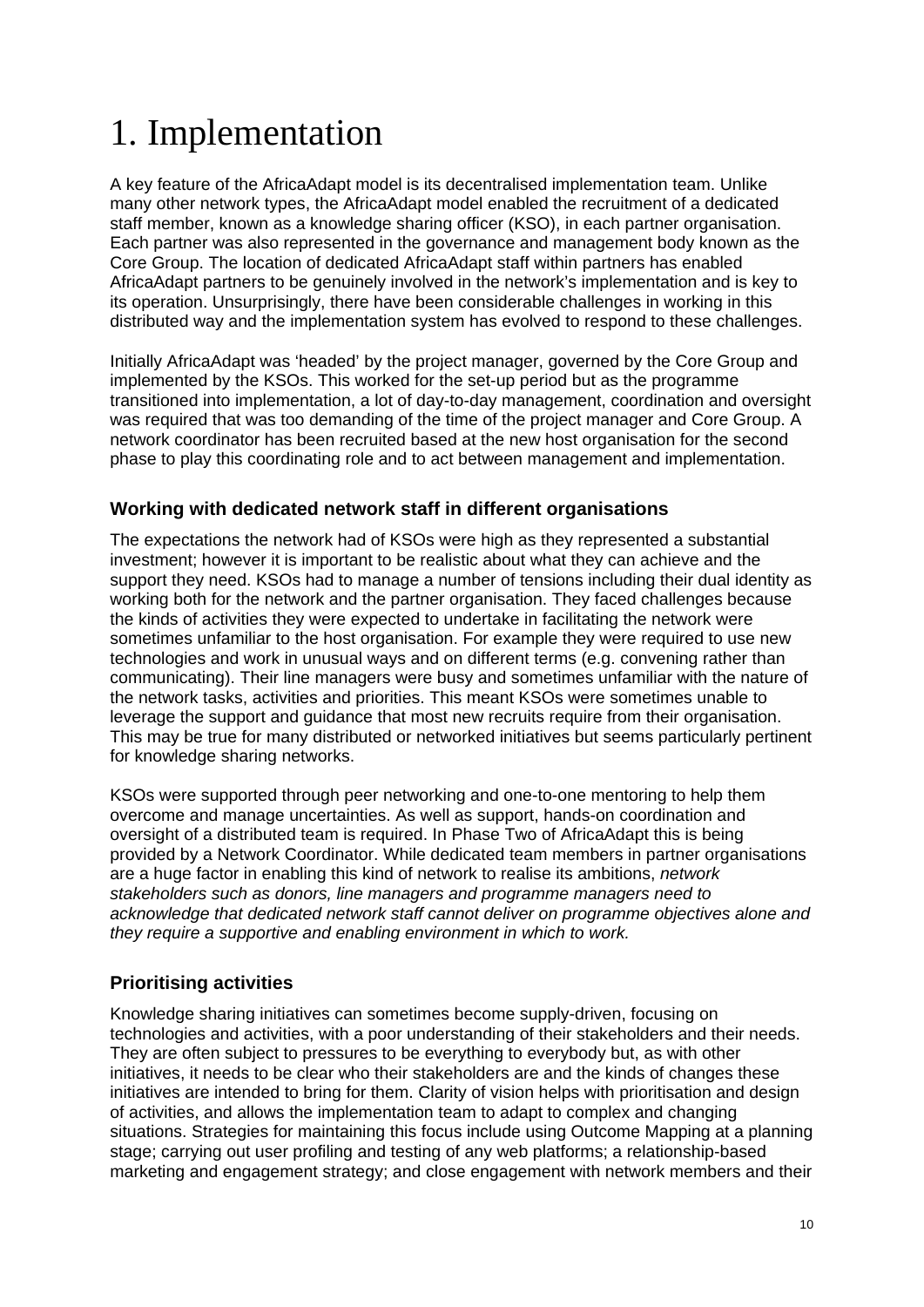representatives on governing structures. This can help to ensure that resources are invested wisely, and that efforts are directed as strategically as possible. *Understanding of stakeholders should determine the kinds of activities you will undertake, not the other way around. It is important to identify where you have most legitimacy and leverage, and where you can add most value, and concentrate there.*

## **Activity vs outcomes-based planning**

In Phase One, AfricaAdapt partners learned that it was important to find a middle ground between detailed, activity-based planning and management and a more outcomes-based approach that allowed activities to emerge in response to opportunities or learning. The partners found that it was not possible or desirable to plan all activities for this kind of initiative on a yearly basis, nor that it was possible to list all of the tasks that KSOs needed to undertake on a day-to-day basis. This is perhaps one of the key differences between network convening, which is often responsive (to member needs and emerging opportunities) and more traditional types of project implementation, which may have fixed start and end points. However, for some of the network partners who came from strong traditions of project implementation using logical frameworks, Gantt charts, and similar management tools, introducing this flexibility and responsiveness into work styles and systems presented a challenge. It also proved difficult to manage in a geographically distributed network in cases where partners required support in adapting to new work styles. It may be advisable in some cases to strike a balance between working towards prescribed tasks and outputs and selfdirected work aimed at achieving network outcomes.

### **Working with network members**

A key success Phase One of AfricaAdapt was the Innovation Fund, from which small amounts of funding were made available for members and potential members of the network to document examples of adaptation practice. This served to attract people who were keen to share their experience and generated some valuable content from regions where team members were not necessarily present. It also served to establish strong and lasting relationships with grant recipients, many of whom continued to be active members beyond the duration of their funding. This principle of providing small amounts of funding for network members to undertake knowledge sharing activities is being extended in the second phase, where funding is available for knowledge exchange events to be organised by members. *The principle of catalysing and supporting action by others is an important one for knowledge sharing networks.*

#### **Role of theory in implementation**

The AfricaAdapt Network was strongly grounded in relevant theory, evidence and experience, for example, about knowledge sharing, network implementation, capacity development and M&E. However this did not always inform practice once the network was up and running. This may be because those designing the network were not always the people implementing on a day-to-day basis, and the network development and funding model meant that implementation staff were recruited only after the proposal was funded. It may also reflect the common 'know–do' gap where it is simply not possible to put into practice everything you know is advisable in theory. That said, the theoretical underpinnings have strengthened the network and it is worth ensuring that all those involved – even the 'doers' – have an awareness and understanding of relevant theory to guide their action. *Create a culture of engagement with theory and practice in the inception period, in inductions for new staff and through ongoing professional development of those involved.*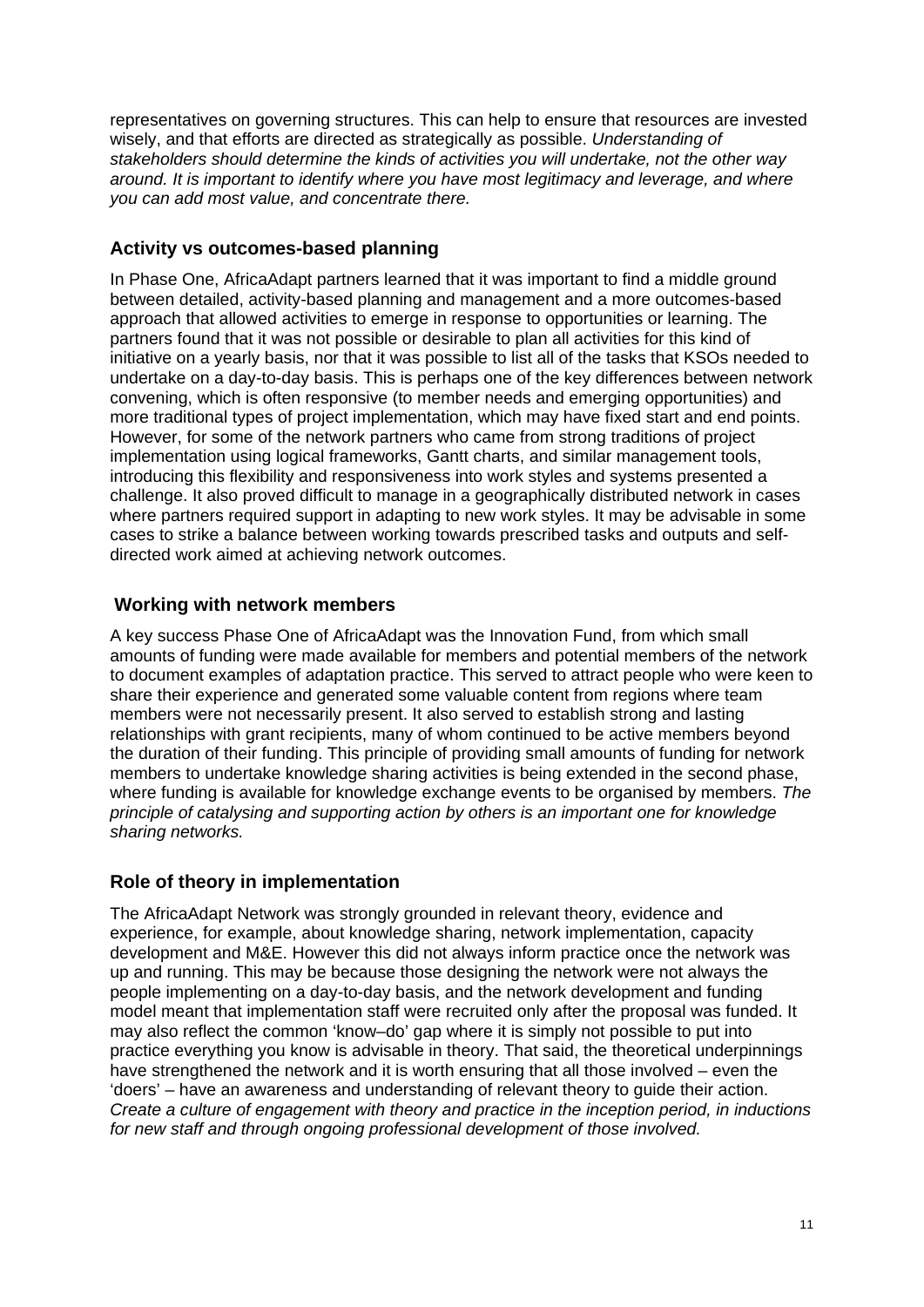#### **Implementation insights**

- A distributed staff team is key to implementation but it needs a lot of coordination and team members need supportive environments to work in.
- Be clear what you are trying to change for whom and prioritise where you can add most value – don't be everything to everybody.
- Embrace flexibility and outcomes-based working; focus on why you are doing things not just what you are doing.
- Support members to do the (net)work, don't do it all yourself.
- Be evidence-based: use theory and experience to guide your actions.

## 2. Governance and management

The main governance mechanism for the AfricaAdapt Network in its first phase was the Core Group. The Core Group contained representatives from each partner organisation, and also had implementation responsibilities and line management responsibilities for KSOs. In addition to the Core Group there was an advisory board comprising senior members of each organisation and a small number of individuals from other organisations who had expertise to bring. This was set up so that each advisory board member could be called on for advice on an individual level rather than having the group operate in a more collective way. It was utilised in the set-up period but not drawn on during implementation.

A governance review was undertaken in Phase One, which sought to distinguish between governance, management and implementation. It clarified that governance is where highlevel strategic decisions are made, management is the process whereby those decisions are turned into plans and activities and progress is monitored, and implementation is actually undertaking the work to achieve the goals. As a result of this review a number of changes were made in Phase One, including changing the composition of the Core Group and the overall management structure of the network, some of which are described below.

#### **Phases of network creation and implementation**

The AfricaAdapt inception period (when the core partnership was established, KSOs were recruited, and the network was launched) was important for exploring the potential for the network, and laying the foundations for the network and the partnership that would implement it. It was valuable but could have gone even further in exploring meaning around key issues and encouraging the identification of differences of opinion or positions.

The set-up period was when the infrastructure for the network was being created, such as the website, and when the core sets of network activities were initiated. At times the set-up period relied on a project management style and deadline-oriented mode of operating, which may have been useful for this stage but was not a good precedent for an ongoing programme and caused tensions within the partnership. This reflection is closely related to the points raised on outcome-based approaches to working highlighted above, which it is especially important for networks to adopt as they move into active implementation. Thus, one insight is *to be clear about what stage of development a network is in and the kinds of governance and management approaches required for each stage.*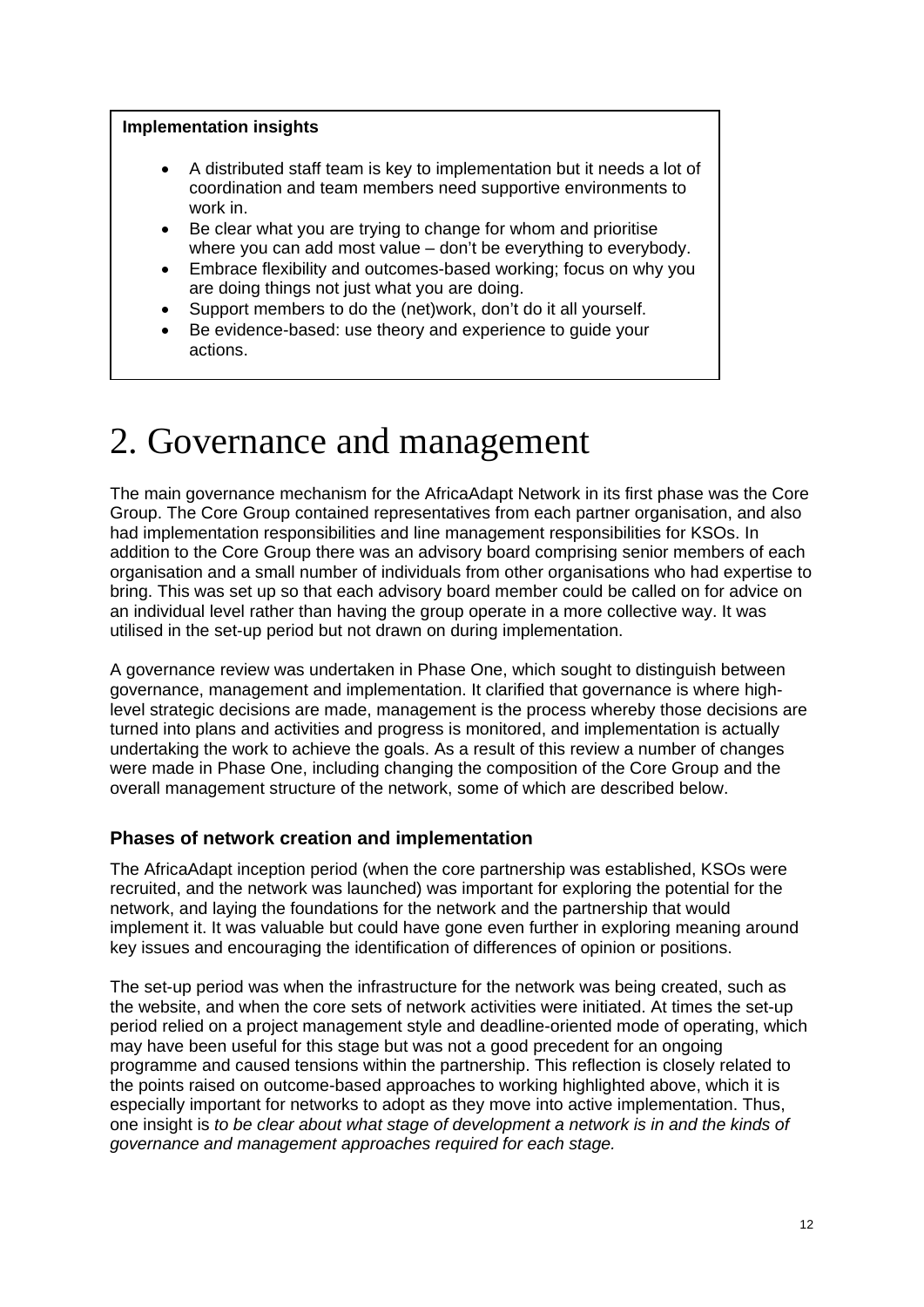## **Decision-making in partnership**

Uncertainty about which decisions could be taken where and protocols for decision-making proved a stumbling block for the AfricaAdapt partners at times. The structures and processes used in the set-up period rapidly came under strain when the network moved from set-up to ongoing implementation; decision-making structures and communications approaches could not cope with the amount of communications and the number of decisions that needed consideration. The overstretched Core Group were consulted on issues ranging from strategic engagement with a new partner to reviewing the content of newsletters. At times a policy of 'lack of response means agreement' was adopted, leading to important decisions being made without discussion. So a principle of participation sometimes led to unilateral decision-making when people found it hard to identify where their participation was most important. There is a difficult balancing act between consultative decision-making, participative management, and having activities grind to a halt due to lack of consensus or extended waits for feedback from busy partners. The principle of subsidiarity, where decisions are made at the lowest possible level, is an important one for knowledge sharing networks where work needs to be opportunistic and responsive; however it may be countercultural for some partner organisations. *Distinguishing between governance, management and implementation and discussing early on in the partnership what kinds of decisions (about tasks, budget allocation, etc.) can be made by whom would be valuable.* 

#### **Governance and management insights**

- Inception phase and set-up phases are essential; they are not the same as ongoing implementation.
- Too much participation in principle can lead to unilateral decisionmaking in practice.
- Distinguish between governance, management and implementation and make decisions at the level most appropriate to each process.

# 3. Harnessing the power of the partnership

The AfricaAdapt core partners were selected for their complementary strengths and the diverse networks of stakeholders they could mobilise. The complex nature of climate change and the challenges it poses to development mean that efforts to address its impacts draw on a wide range of capacities and knowledge bases. As such, the use of trans-disciplinary coalitions to address these challenges has become quite common. However, a remaining challenge in mobilising the strengths and diverse insights of partnerships such as AfricaAdapt is understanding how best each organisation should engage with the way in which the others work and how the network can make most effective use of the strengths of each partner.

#### **Partners' engagement and commitment**

It may sound obvious, but the extent to which each partner organisation prioritises engaging in network activities will depend on the strategic alignment between the network objectives and their own organisational objectives. In trans-disciplinary coalitions like AfricaAdapt this is likely to be a particular issue as partners may be motivated by some elements of the challenge they are addressing, and less interested in others. For example, in the AfricaAdapt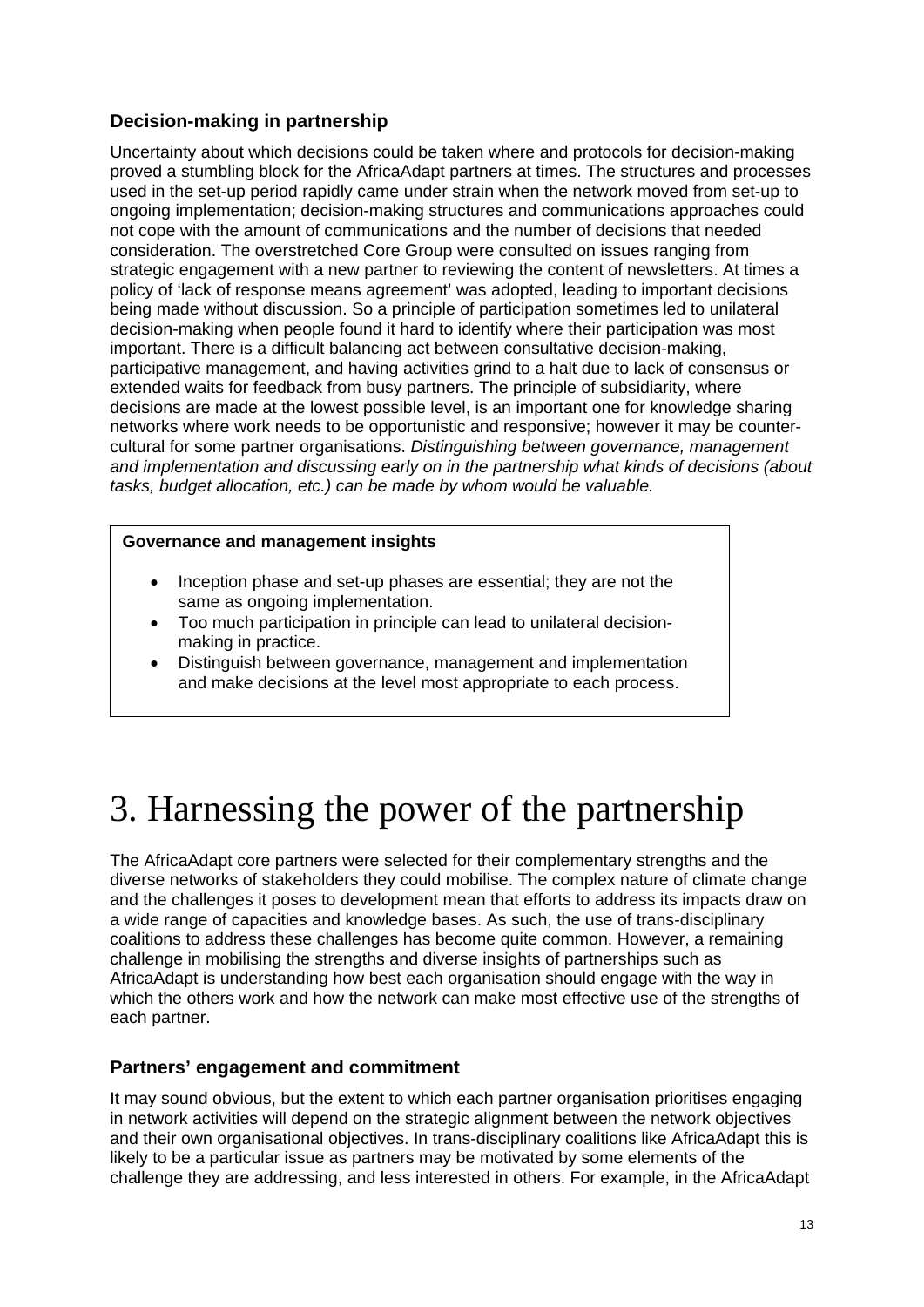partnership, the lack of a focus on climate science proved de-motivating to some partners who felt this should be a priority.

Another factor that may affect engagement is the size of the funding compared to other funding streams and the organisation's overall funding portfolio, given that even well-funded knowledge sharing projects are generally smaller than other projects. If the network is not a strong priority for the host organisation in comparison to other initiatives, staff working on it may struggle to mobilise or even tap into the host organisation's networks, connections, etc. – the very attributes for which the host was selected as a partner. They may also be required to prioritise other activities, which limits their ability to spend time on the network. *When selecting partners it is important to assess the motivations of each partner organisation in relation to the network as well as the assets each brings, as the potential of the assets will not be realised without motivation and engagement.*

### **Dividing network tasks**

The AfricaAdapt partnership comprised four organisations with different strengths; however in practice these strengths were not always effectively utilised for a number of reasons. Division of responsibility for AfricaAdapt tasks such as engaging network members was in part based on geographical and linguistic factors rather than harnessing the strengths within the particular stakeholder groups (agriculture, policy, science, community) of each organisation. In addition, the division of core network 'infrastructure' tasks (those tasks necessary for running the network such as donor liaison, creation of governance structures, M&E, and website construction) between core implementing partners meant that some were responsible for tasks that they were not comfortable undertaking and that did not draw on their core organisational strengths. This consumed a lot of the time that would otherwise have been available for network activities and sometimes prevented 'real' network work such as convening stakeholders. Conversely, those members of the partnership who felt that there were many areas which matched their strengths and interests tended to over-volunteer, at times taking on more than they could realistically deliver. *Sharing core network infrastructure tasks builds ownership but there is a trade-off between the time required to carry such tasks and the time that partners can commit to core network-building activities such as engaging with their stakeholder groups and using their strengths.*

## **Dealing with disengagement**

Within a network, decisions are made in the early days and on a day-to-day basis that shape its direction and emphasis. Those who are most engaged in formal and informal processes and discussions around the network have the most influence in shaping those decisions and so can 'pull' the emphasis of the network towards their own priorities and interests by setting agendas or taking on responsibilities that interest them. For example within Phase One of AfricaAdapt there was some emphasis on community-based communication activities, which are core areas of activity and interest for some of the most engaged partners. Conversely, those who do not engage, perhaps because the network is not as close to their core interests, or because they are not familiar with the language or concepts it embodies, can see the network moving further and further away from them. This further limits their motivation and ability to engage and the ability of the network to draw on the strengths of that partner, so creating a negative cycle. The temptation is for the engaged partners to focus on their synergies and to not spend time trying to draw in a seemingly reluctant partner. *Being aware of this potential and addressing it if it begins to emerge may help this downward spiral from developing, however if it does begin to emerge, other network partners need to weigh up the merits of 'pushing' the network towards the potentially ever more disengaged partner.*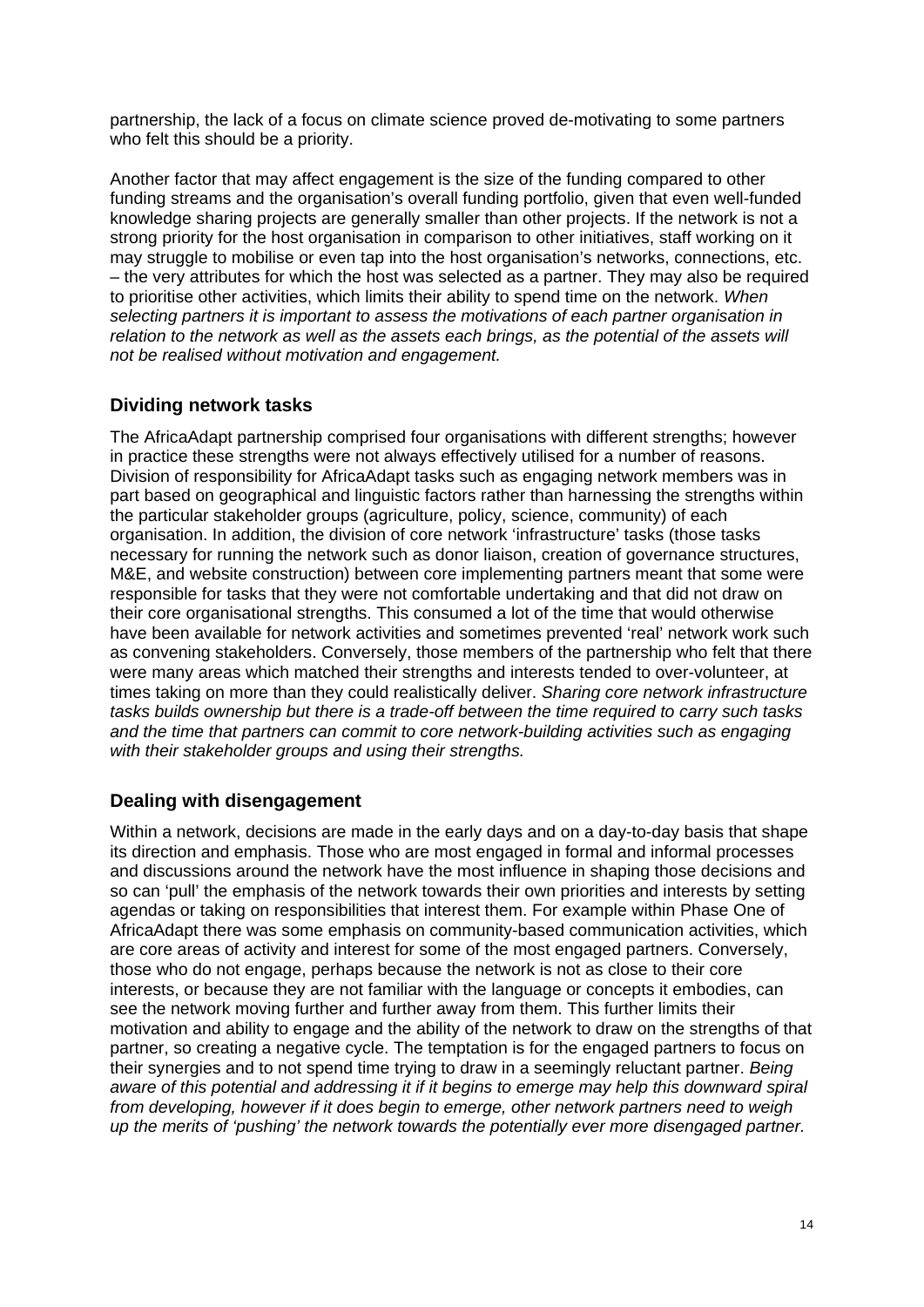## **Understanding organisational contexts for implementation**

During the first phase of AfricaAdapt it became clear that all of the organisations involved had very different ways of working and so would manage their contribution to AfricaAdapt differently. This played out in important ways how the KSOs were located within the organisational hierarchy, how organisations planned and implemented work, how budgets were managed, and norms about communications within and between organisations. Each organisation, particularly the lead organisation, brought assumptions about 'how things work' and tensions arose at various points when assumptions were not borne out. For example, IDS, which operates on a consultancy-style business model of billing days worked for its staff, outsourced certain activities to other members of the institute when workloads became overstretched. This was not always well understood by partners whose organisational models do not permit this type of 'internal marketplace'. A particularly effective attempt to foster broader understanding was the instigation of exchanges between partners, where KSOs spent two weeks in a partner institution learning about that organisation's areas of focus, collaborating on shared outputs, and meeting others in the partner institution. *Time spent early on in partnerships exploring not just what will be done (e.g. activity planning) but ideas about how activities will be undertaken and in what context, understanding and recognising differences between partners, would be useful to avoid unacknowledged different understandings about the nature of the work surfacing and causing problems later on.*

#### **Partnership insights**

- Partners' motivations matter, possibly more than their assets.
- Sharing core tasks might not make the most of partners' relative strengths.
- Disengaged partners can grow increasingly sidelined from activities without collective action to re-engage them.
- Explore *how* activities will be undertaken not just *what* will be done.

# 4. Being the lead partner

IDS was the lead partner for the first phase of AfricaAdapt and had been involved in developing the concept for the network alongside IDRC from the outset. Leadership and hosting meant that IDS was home to a small secretariat comprising the project manager and a Core Group member who was resourced to put more time into the network than Core Group members in other organisations, as well as a KSO with leadership responsibilities *visà-vis* other KSOs. IDS also mobilised staff members from outside of this main management group to provide advice and input in areas such as capacity development, communications, marketing and M&E. In its leadership role IDS bore management responsibilities which included oversight and distribution of the budget, managing the partnership to ensure delivery of the activities that the partnership had itself committed to, and reporting to donors. During the handover period these responsibilities were devolved to ENDA-TM in an extended process. In reflecting on this role, it becomes clear that being aware of power and accountability at multiple levels is a key challenge for lead partners.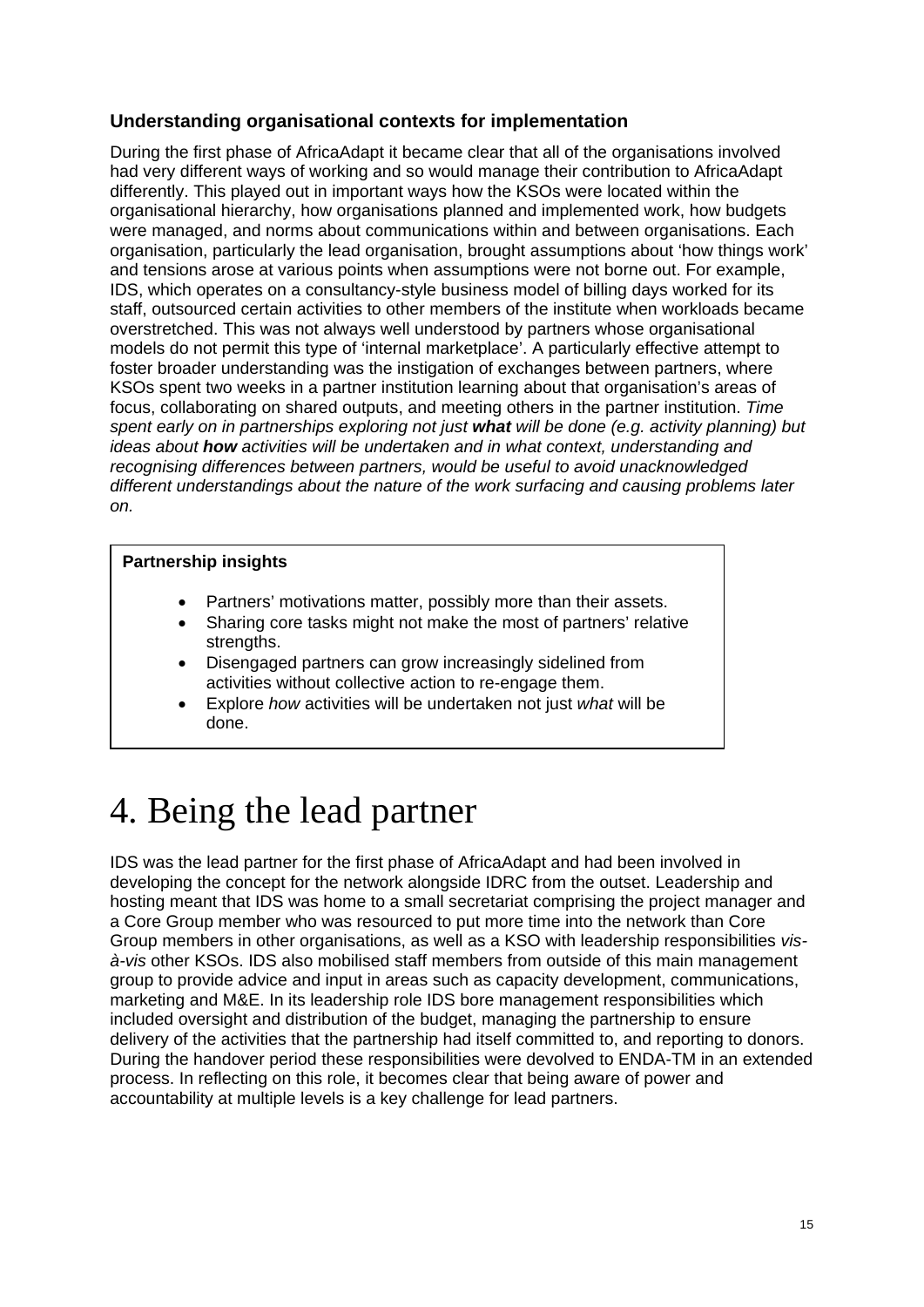### **Working with power inequalities**

The lead organisation is in a powerful position, both explicitly through its control of budgets and relationship with donors, and implicitly through the way in which it is able to construct the terms on which the network partners operate and through the greater amount of time it has to dedicate to the network, which enables it to shape ongoing decisions. This was certainly true for IDS who at times ended up making decisions about strategic priorities (e.g. strategic partnerships) in fairly unilateral ways when other partners were not able to engage. As holder of the budget, IDS was able to move to implement those decisions in ways that other partners could not. One of the risks that this carries is having partners feel that ownership of the network lies elsewhere and is beyond their control. *The lead organisation therefore needs to take measures to address power inequalities and not consolidate them.* Useful approaches include being open about power within the partnership (tools such as power mapping exercises could help here), encouraging the development of multilateral relationships between partners through direct communication and exchanges (rather than fostering a hub-spoke model), being reflective and inviting feedback on performance from partners and stakeholders, and avoiding consolidating roles within the lead organisation.

## **Constructing meaning**

IDS as lead partner was involved in the conceptualisation of the network, which meant that they were able to construct meaning and understandings of key terms such as 'knowledge sharing' and 'network' from the outset. Although there was a long and participatory conception period, this was not deliberately used to counterbalance this initial dominance of construction of meaning. IDS was subsequently, if often inadvertently, able to enforce this meaning directly through the creation of plans and project documentation, and indirectly through its leadership in areas such as capacity development. In the interests of creating more equitable partnerships, it is important for lead organisations to be aware of this invisible power and to take steps to make it more visible and therefore contestable. This can create a space and a network culture where difference and dissonance are valued and explored between implementing partners and with the broader membership.

## **Lead partner behaviours**

The role that IDS played in modelling good practice in network management was valued by partners. However like many partnerships, the first phase of AfricaAdapt was a period of tension between partners, evident in particular in criticism of the lead organisation for nonconsultative decision-making and insufficient communication on budgets. IDS responded by acknowledging the criticism, seeking to understand it and taking steps to address, in a consultative way, the particular issues of concern and the underlying issues around communication and decision-making. This was valued by partners and enabled the partnership to move forward. Willingness of partners to criticise can be an indicator of empowerment within a partnership; however it needs to be handled in a constructive way in order not to derail the partnership. Talking about this up-front may help to manage tensions when they emerge, as they almost inevitably will.

#### **Balancing multiple accountabilities**

A key challenge for the lead partner is balancing the need for the implementation team to deliver, to a high standard, the (many) commitments made to donors, without pushing too hard or demanding too much of partners in ways that can compromise the relationship. As the main contact point with the network funder, IDS felt under greater pressure to show that work was 'getting done'. When delays within the network emerged there were also differences of opinion around 'quality of outputs'. Issues of timeframe and quality are likely to be particularly prevalent at the beginning of the partnership, when partners may be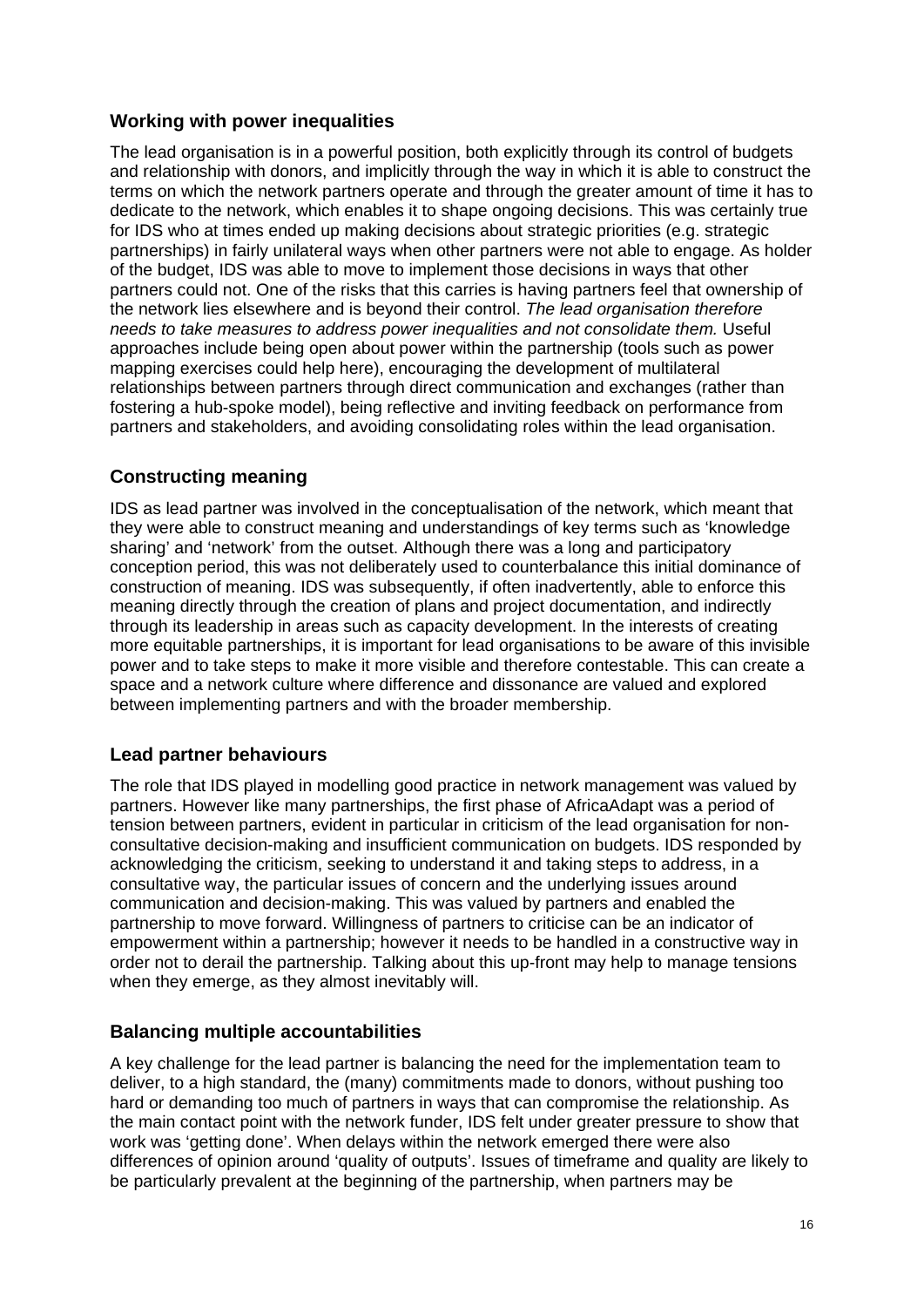familiarising themselves with the range of new tasks and approaches involved in a knowledge sharing network and there is a need to be creating the building blocks needed to launch the network. Centralised project management approaches that emphasise task lists and deadlines are a tempting route but can compromise ownership of the project and are not a sustainable way of managing an ongoing knowledge sharing network. Another temptation is for the lead organisation to backstop, taking back activities which have not been completed or are not of satisfactory quality, which is also unsustainable and can affect ownership. In the early days of the network, when the membership does not itself have an established voice, the lead organisation also needs to be the champion of future members, a role which may lead it to be at odds with other partners and donors. It must also *maintain a balance between upholding a standard of quality for delivery of products and activities and recognising the need for partners (and the partnership) to gradually strengthen their capacities.*

#### **Insights on being the lead partner**

- Recognise and take steps to address power inequalities.
- Lead partners may inadvertently or deliberately dominate constructions of meaning.
- Model 'good network behaviour' but expect, acknowledge and respond to criticism.
- Acknowledge multiple accountabilities: to stakeholders, partners and donors.

## 5. Finances and financial management

Finances are a key issue in any partnership and tension over allocation of resources can seriously derail collaboration. In the AfricaAdapt partnership, IDS as lead partner was responsible for managing the overall budget and distributing finances to partners. Each partner had an allocation based on country costs to cover staff input, ongoing network activities (communication, travel, etc.) and specific activities on which they were leading. Although most of the budget was held by partners, IDS held the remaining unallocated budget and was able to make decisions about budget allocation as a result. Reflection on budgeting and finances led to a series of changes during Phase One and quite dramatic changes in Phase Two about how budgets are planned, allocated and communicated.

## **Flexibility and financial planning**

In an evolving programme, financing for core or programmed activities needs to be flexible enough to allow for changes in activities undertaken towards a particular objective if circumstances or priorities change. For example, if the plan was to launch a briefing service but scoping has revealed that another product is more appropriate, the budget needs to be shifted accordingly. Having budgets allocated to different network objectives rather than activities may be one way of managing this although this may be at odds with partners' own financial management systems and/or donor protocols.

It is important for knowledge sharing networks to have 'free' or unallocated funds to enable them to respond to opportunities and to innovate. The ability to allocate small amounts of funds reasonably easily can help a network to add value to activities initiated by network members or engage with opportunities that emerge unexpectedly. To ensure transparency,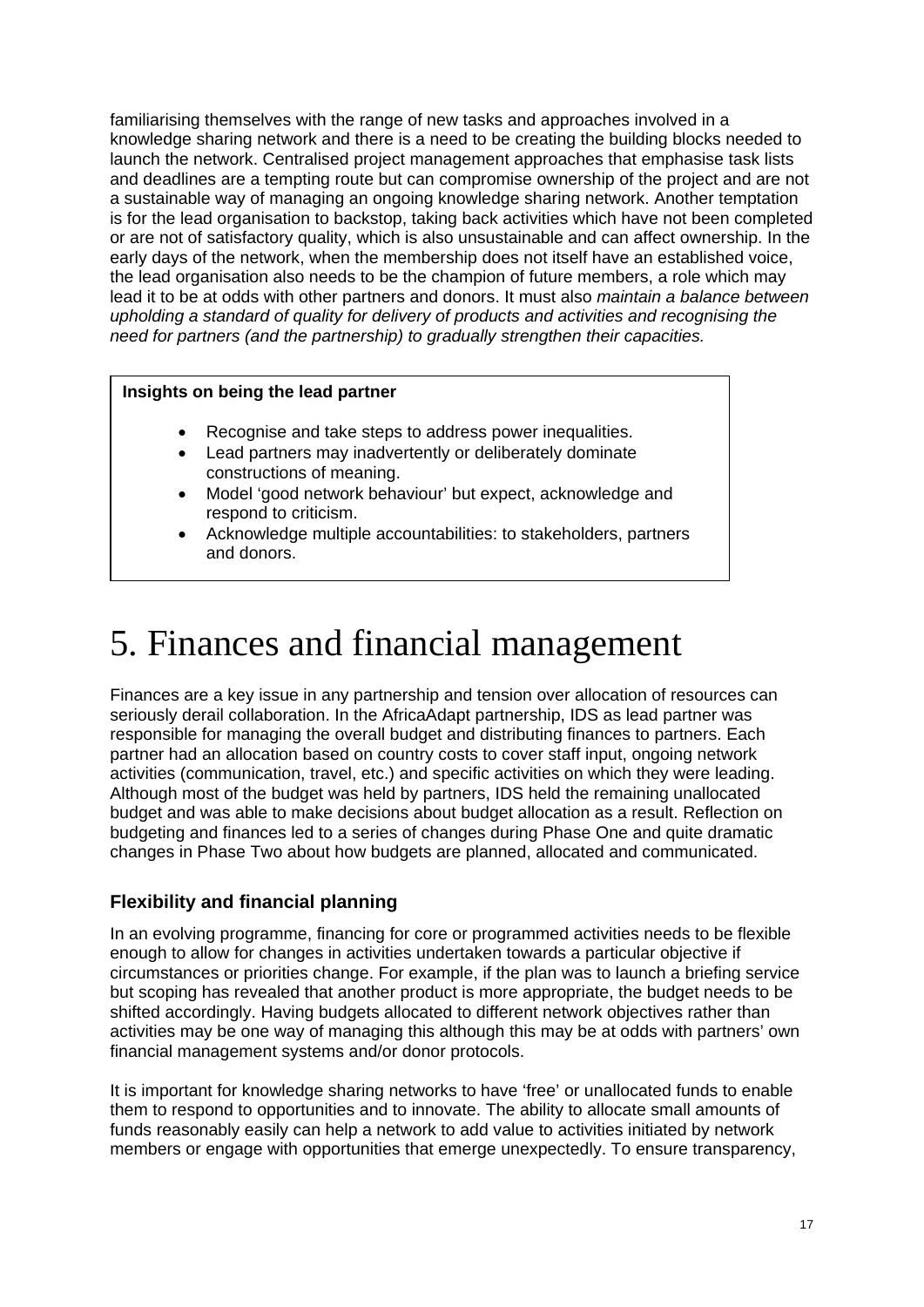the existence and purpose of 'free' funds need to be clearly understood by partners, managed effectively and not seen as a top-up fund for core or programmed activities.

## **Working with different financial systems**

Different institutional cultures and their finance processes will affect how network staff are able to access budgets as well as track and report on them. For example in some organisations it is normal to move money between different budget lines, while in others it is not done. AfricaAdapt experienced challenges over the 'communications' budget line. When budgets were drawn up this was intended to cover communications in its widest sense to include face-to-face, online, print, phone, etc.; however within some organisations 'communications' was defined more narrowly to cover costs such as phone calls or postage. While division of budgets between partners is very important, it may be worth having a frank discussion about where financial resources are located in order that budgets can be used most effectively for network activities. For example, if one partner's financial systems preclude flexibility or responding quickly to opportunities, then it may be better to hold finances elsewhere and to work on a system of submitting claims for network expenditure rather than having a standing budget.

### **Insights on finances and financial management**

- Allow flexibility in financial planning and keep unallocated funds.
- Understand and work with each partner's financial systems and be strategic about how funds are labelled and where they are located.

# 6. Capacity development, learning and change

AfricaAdapt placed great emphasis on capacity development within the partner implementing organisations in relation to knowledge sharing.1 The AfricaAdapt approach to capacity strengthening recognises that capacity goes beyond individual skills. Its view of capacity is one made up of five interrelated capabilities that are not just about be being able to act, but being able to achieve coherence, to relate to others and to innovate (Morgan 2006, cited in AfricaAdapt Capacity Development Approach document). It recognises that capacity exists at individual, organisational, sectoral and societal levels and that these levels impact on each other.

Activities undertaken through the capacity development programme went beyond typical training packages that focus on the building individual hard skills. It also aimed to build KSOs' capacity to act effectively individually and collectively at the organisational and network levels. However, an equally important investment in the capacity of the network was the strong emphasis that has been placed on learning throughout the programme. This programme-wide emphasis on learning has engaged more stakeholders than those activities undertaken under the banner of capacity development and has arguably had more impact.

## **Approaches to capacity development**

The experience of the AfricaAdapt Network so far has illustrated that knowledge sharing work requires unique combinations of skills, attitudes and competencies amongst those undertaking it. These range from face-to-face and online communications and facilitation

<sup>-</sup>1

For a more detailed analysis of the approach to capacity development within AfricaAdapt see Jackson (2010).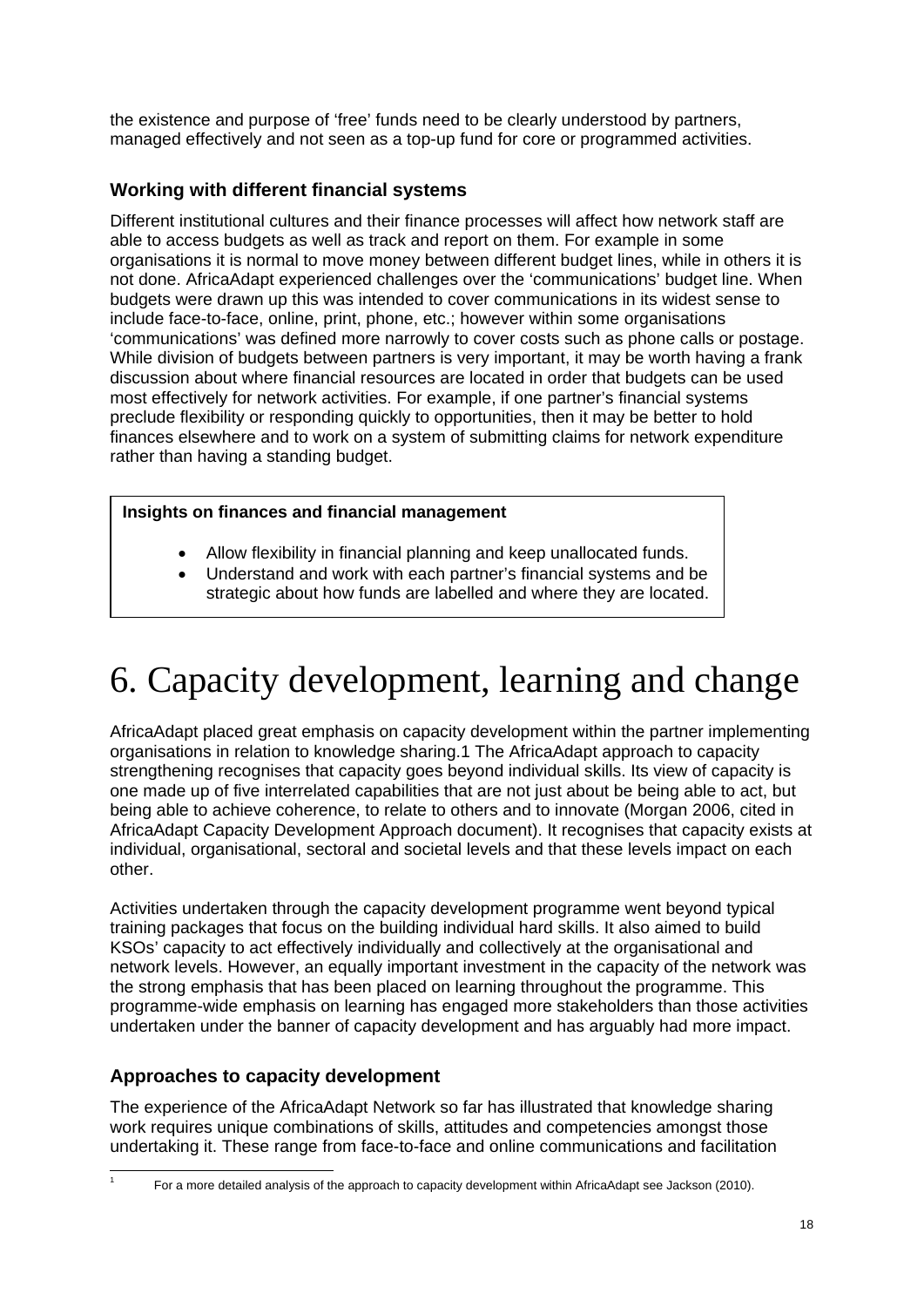skills, writing and editing, knowledge of web-based tools, and skills and competencies for working in distributed teams. This is in addition to the subject knowledge required in an emerging and interdisciplinary field such as climate change and development. AfricaAdapt's Phase One capacity development work therefore placed a lot of emphasis on soft skills or competencies needed for the work, such as problem solving, strategic planning and time management, as well as training on technical tools.

The programme used a range of approaches including workshops focused on team building and exposure to knowledge sharing tools and strategies; an exchange programme between partner organisations; support to engage with relevant communities of practice (such as KM4Dev); and one-to-one mentoring aimed at giving KSOs a chance to reflect on their work and get help in tackling problems. This range of approaches was suitable for the particular needs and learning preferences of the individual KSOs. The capacity development support provided has been valued, although recent feedback suggests a need for more training on some of the tools and a deeper grounding in theories of knowledge sharing. *This highlights the importance of balancing both targeted and more general capacity support to ensure that those doing the work can act with confidence and with a broader understanding of why they are working in a particular way.*

### **Individual, organisational and systemic capacity and change**

The AfricaAdapt approach to capacity development recognises that capacity cannot be developed by focusing on the skills of an individual without reference to the organisational context in which they work, and its norms and conventions. Consequently, the ambitions of the capacity development work included helping KSOs engage with their own institutions about the value and practice of knowledge sharing. Most of the changes that have taken place in AfricaAdapt partner organisations have come from the experience of being involved in the network and from having a KSO located within their organisation, rather than specifically emerging from the capacity development activities. Partners report that their involvement in the network and the example of the KSO has led to a shift in thinking and greater value placed on knowledge sharing within their organisations, which paves the way for greater change in the future. *Supporting institutional change, if it is a strategic aim, must be addressed through a more broad-based approach to capacity strengthening than those aimed at helping individuals develop and requires active buy-in from stakeholders in those organisations.*

## **Importance of learning and reflection**

The willingness to take time out to reflect and explore issues collectively, then adapt and respond, has been a key characteristic of AfricaAdapt so far. At a network level, the most significant capacity changes may have been as a result of the emphasis it has placed on learning throughout the programme. The network has sought to mainstream learning in ongoing implementation through scheduled learning reviews at the end of each year, strategic reflection in response to emerging issues, and a culture of reflection among KSOs who regularly undertake 'After Action Reviews' of their activities. This approach has been the stimulus for important changes in the way the programme has been implemented, such as the creation of the network coordinator position, the change in composition of the Core Group, and changes to planning approaches. The KSO practice of undertaking short reviews after each activity has strengthened their day-to-day work. AfricaAdapt has been largely successful in embedding learning into action, learning by doing and adapting in response to learning. The emphasis on learning has enabled AfricaAdapt to innovate and adapt – essential characteristics of knowledge sharing networks. *The ability to develop from within rather than through external input is important and can help the network to become an intelligent consumer of external support where it is needed.*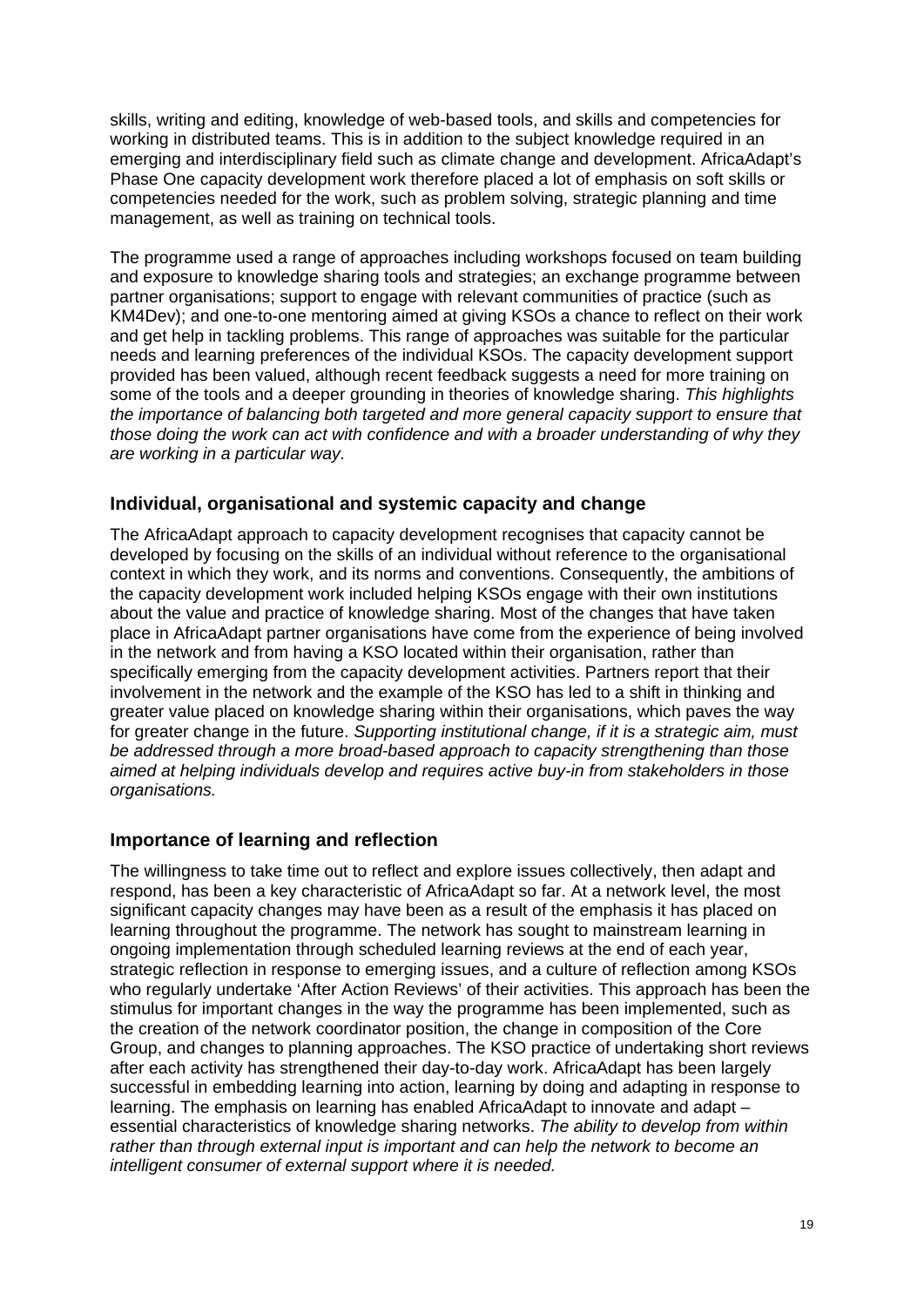#### **Insights on capacity development, learning and change**

- Invest in flexible approaches to capacity building for soft and hard skills.
- Strengthening individual capacity contributes to but does not result in systemic change.
- Ongoing reflection and learning enables continuous improvement and endogenous capacity development.

## 7. Monitoring and evaluation (M&E)

At a time when there is increased emphasis on demonstrating returns on investment in development funding it is increasingly important for publicly funded initiatives to demonstrate impact. This is a particular challenge for knowledge sharing initiatives as the changes they seek to bring about are bound up in the ways in which people know, learn and act – people who are themselves part of complex systems of change. It also presents a challenge to some organisations' preconceptions that M&E is essentially a top-down accountability mechanism rather than an opportunity for internal stock-taking and learning.

M&E for AfricaAdapt was led by one of the partners and has been a challenging area. Formal work in this area has been supplemented by ongoing reflection driven by learning and capacity development agendas. Towards the end of Phase One an external evaluation of AfricaAdapt was undertaken involving considerable stakeholder consultation. All of this constitutes a lot of M&E for a young network, in keeping with AfricaAdapt's emphasis on ongoing learning.

## **Supporting M&E**

As an IDRC-funded project, AfricaAdapt was encouraged to use the Outcome Mapping (OM) approach to M&E which IDRC developed in the early 2000s. IDRC paid for representatives of the partner leading on M&E and the KSOs to attend a training course on OM which laid the basis for M&E for the programme. This generated a useful plan which shaped understanding of the programme, but unfortunately was never effectively implemented for a number of reasons: OM was not used by most of the partners and so was unfamiliar to those who had not attended the training; there were a huge number of indicators for which it was difficult or impossible to collect evidence; people were unaware of what evidence they needed to be collecting or did not understand why they needed to do so. OM holds huge potential for knowledge sharing networks but support is required not just in the planning stage but in implementation. In fact, this experience seems to suggest that the early stages of implementation are where support is needed the most.

## **Responsibility for M&E**

Whatever approach is used, effective M&E of a project requires all of the implementing team to understand the purpose of the M&E and their role in it. Within AfricaAdapt, lack of shared understanding about what role the organisation leading on M&E needed to play and lack of ownership of the M&E by partners proved a real challenge in implementing an effective M&E strategy. The potential for M&E to generate meaningful learning and insights is compromised if it is seen as the sole responsibility of one organisation or if it is outsourced. *The role of the person or organisation leading on M&E is to champion M&E throughout the programme, ensure that other members of the team are clear on the purpose and value of M&E for the*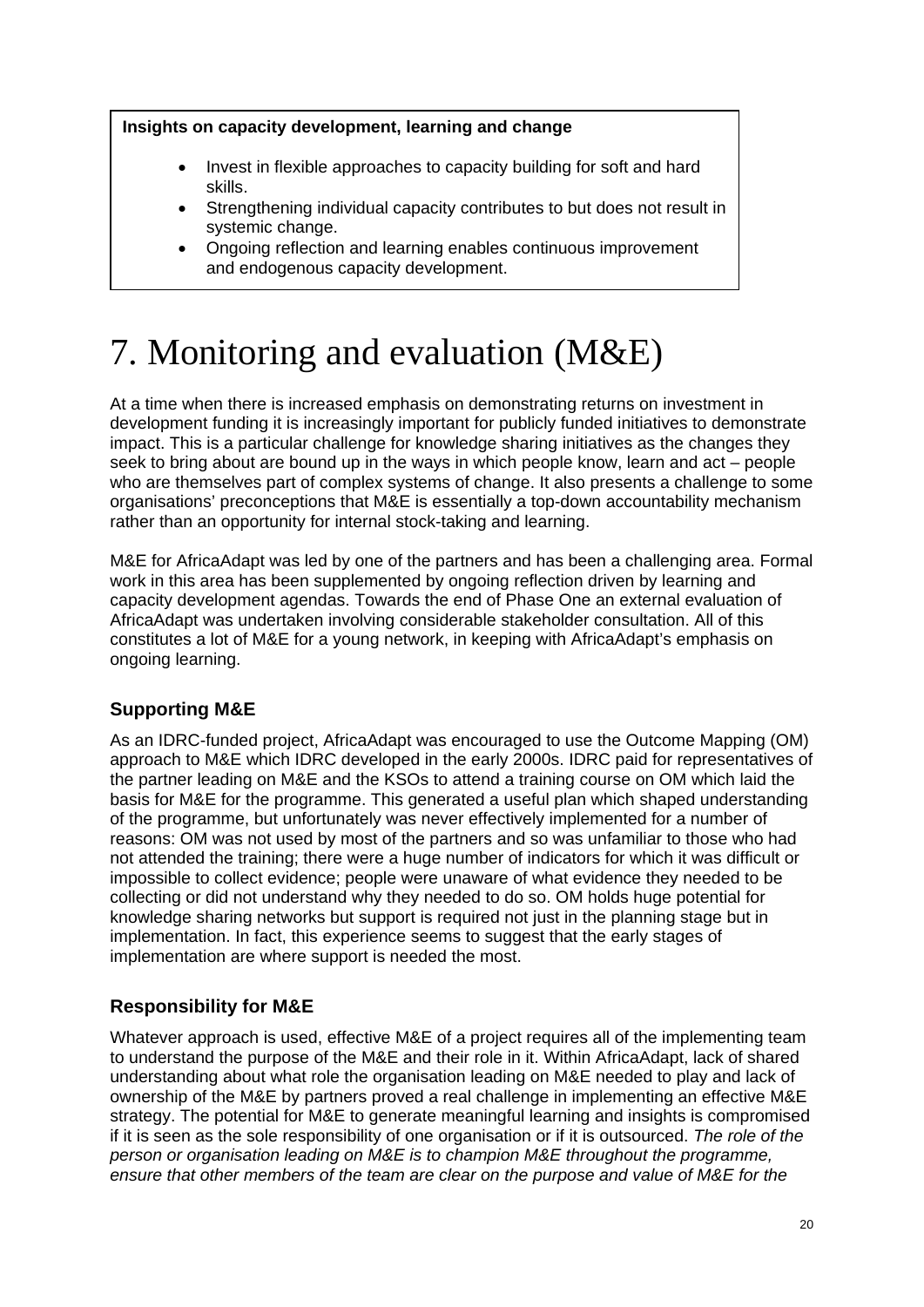*network, and to create processes for generating data and analysing it which are both understood and do-able.* This can be especially challenging when it is considered amid competing priorities to be delivered.

## **Evaluation and learning**

As lead organisation, IDS was responsible for commissioning and managing the external evaluation. When the Terms of Reference for the recent external evaluation of AfricaAdapt were designed, substantial effort was placed on generating insights that would help in the network's ongoing learning, in particular about how members view and engage with the network. The results of this external scrutiny have proved a useful marker of progress and have provided means for the AfricaAdapt partnership to validate their ideas about their progress. AfricaAdapt partners took time to engage with the recommendations and they have provided valuable input into Phase Two. *External evaluations are often perceived to be threatening and engagement with the results can be low; however if managed effectively as part of a learning process, they can extremely useful.*

#### **Insights on monitoring and evaluation (M&E)**

- Provide consistent support for M&E from planning through implementation.
- M&E cannot be seen as the sole responsibility of one organisation.
- Evaluation is best seen as a learning process.

## 8. Transition of leadership

As suggested above, IDS was chosen to host the network during Phase One for the particular set of experience and strengths it could bring, and its role in modelling network behaviour and providing support and leadership has been valued. However the ambition, as was foreseen in the funder's own strategic plans for the broader CCAA programme, was always to transfer management to one of the African partners. To accommodate this transition, a six-month handover process was developed, aimed at ensuring the human resources and appropriate enabling environment were in place before the new host institution assumed all responsibilities. While this planning represented a significant investment of resources and energies (which had not been foreseen at the time of developing the network concept), it was impossible to prepare for all of the contingencies that presented themselves, and for the inevitable capacity gaps between two quite different partner institutions. One important question that may be worth considering for future networks is whether it would be more cost effective to avoid early handover by setting up witha long-term host to start with, with a supporting organisation providing intensive support as required, or to envision handover as a much lengthier (e.g. multi-year) process.

## **Principles for transition**

The handover process was built on a set of principles informed by IDS' previous experience in handing over knowledge sharing initiatives. Principles included looking not only at what is done in the current location but at how and why, in order to adapt and improve for its new context; focusing not only on the people directly involved but all of those around them; considering broad sets of competencies needed to deliver the network and thinking creatively about how to draw on existing strengths. *Shared principles provided the framework for*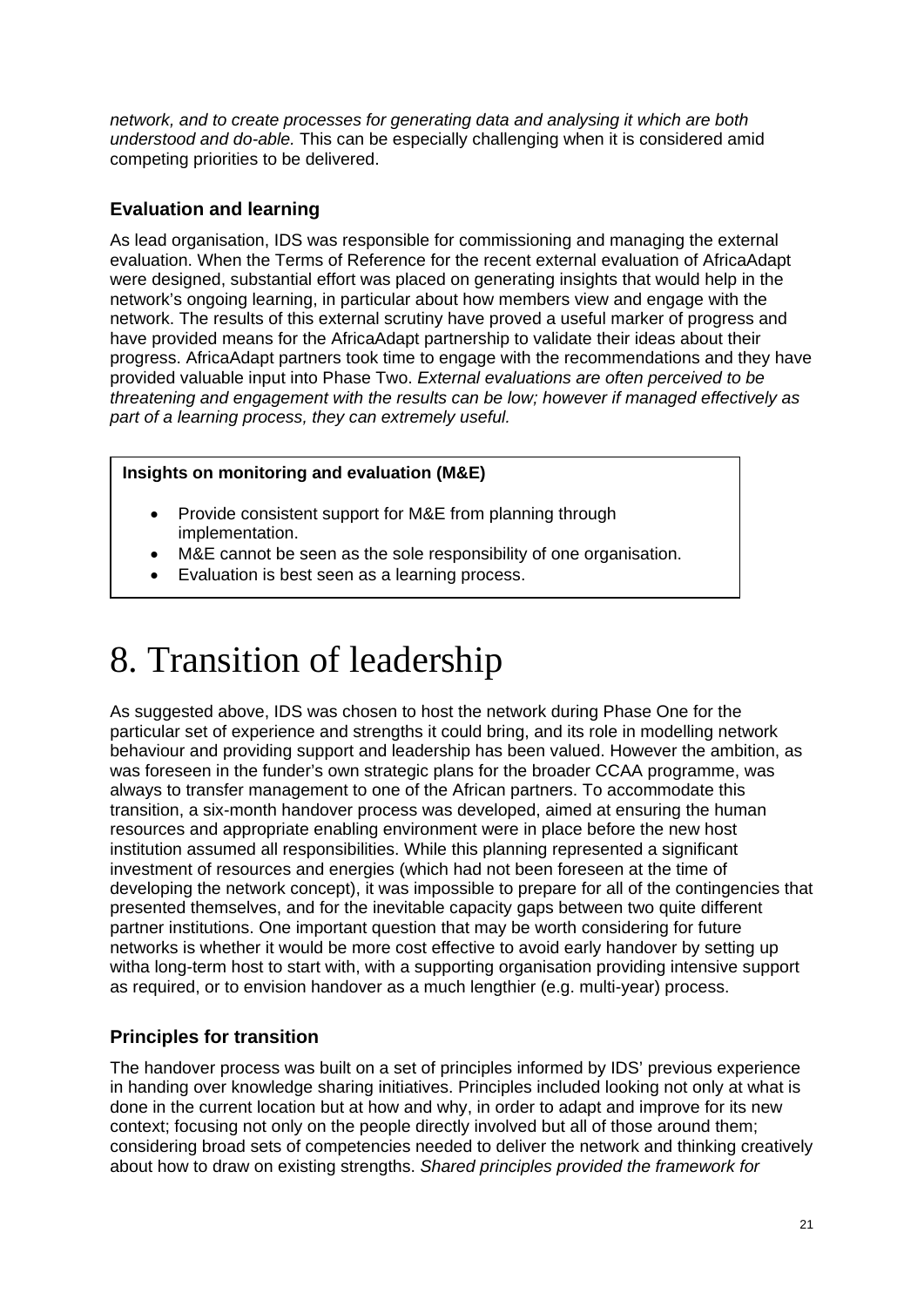*developing capacity building strategies, institutional visits and other key elements of the handover process so that all partners could appreciate the rationale of these steps.*

## **Choosing a new lead partner**

The transition started with a process for deciding which partner would take over as lead organisation. The process envisaged by partners early in the inception period, in which the new lead organisation was decided on through consensus against a set of key criteria, was not followed. IDRC, as the donor organisation, took responsibility for deciding, based on their own criteria and against proposals submitted by each partner. There are pros and cons to both approaches. While achieving consensus between partners on new leadership, where all parties are interested in assuming this role, may have presented a challenge, placing partners in direct competition with one another at an early stage of their relationship also produced tensions that needed to be managed. Ownership was compromised by the donor deciding on Phase Two but it avoided the difficult situation of partners stating their preferences for who should lead. The role of the outgoing lead partner in managing partner relations in this process was important and in this instance it was probably better if they remained neutral and outside the decision-making process.

## **Planning handover**

The timing for the start of the handover of management of the network from IDS to one of the other partners was originally suggested for one year into the implementation of the network, the first phase of which was three years long. This was considered too soon and would have unsettled the network at a very early stage, so handover was delayed to the end of Phase One. The work required to hand over management of a network should not be underestimated, nor should the potential impact on the relationships in the Core Group and the abilities of those partners to undertake network activities during this period. These timings can be still further complicated if funding arrangements vary across the different hosting arrangements, as was the case with AfricaAdapt, as competing workplans and reporting requirements can compound workloads. *Preparing for the added burden that the handover process will add to existing work for up to six months (as was the case for AfricaAdapt) can help avoid a poor transfer of leadership or network 'down time'.*

#### **Insights on transition of leadership**

- Establish shared principles for handover.
- Be aware of the politics and challenges involved in choosing a new lead partner.
- Allow ample time for transition and plan for the added workload it entails.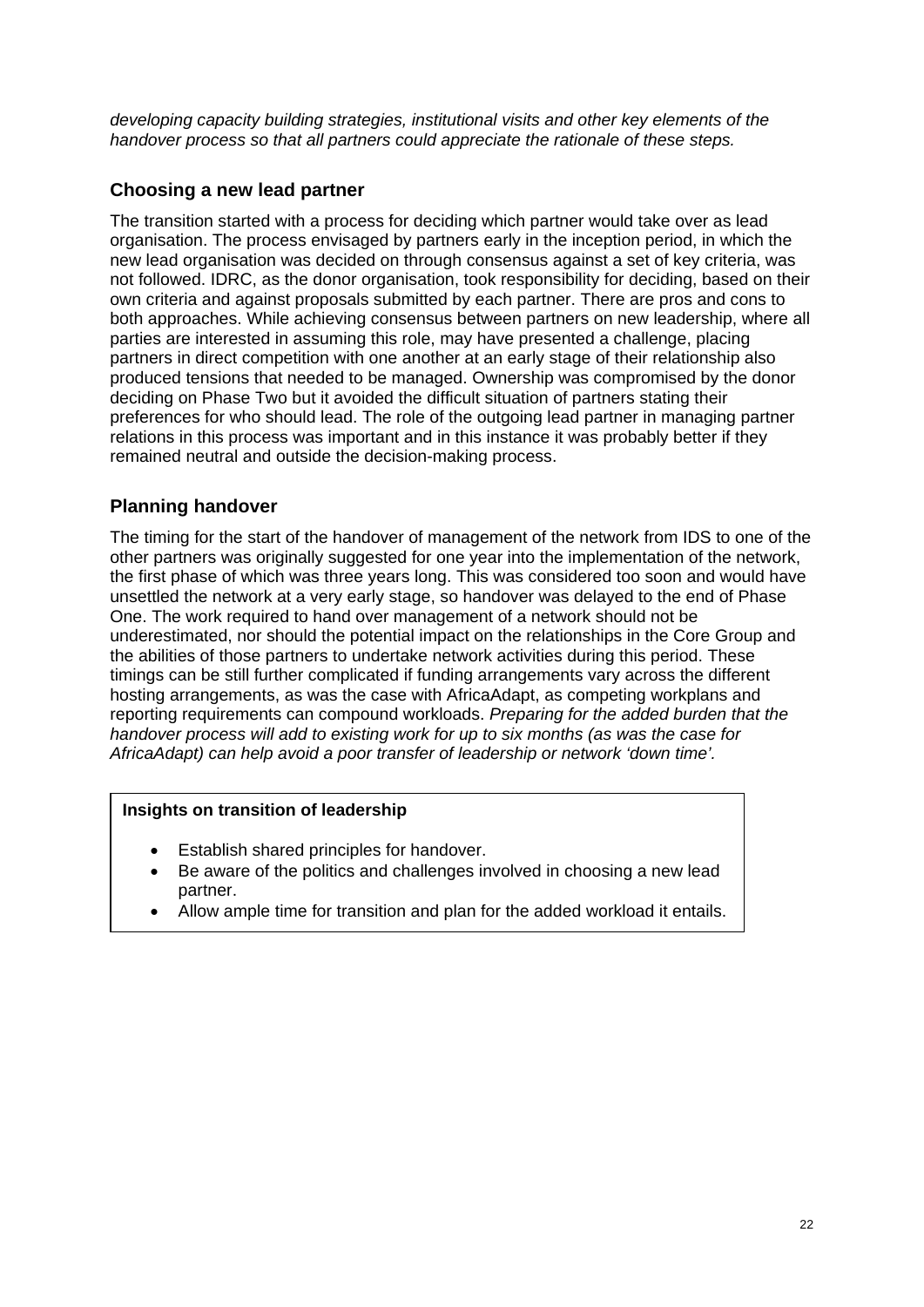## **Conclusions**

All knowledge sharing networks are different and while there is little advice that will be true for all contexts, stakeholder groups and purposes, there may be principles and insights that can be transferred from one network experience to another. We hope that these observations from the first few years of the AfricaAdapt network will provide food for thought for others setting out to create similar initiatives. The insights shared here should be seen alongside the considerable and growing body of experience and advice about facilitating networks, and hopefully contribute to that body of work.

Key messages that we would like people thinking about creating a knowledge sharing network to take away are:

- Creating a knowledge sharing network from nothing requires substantial investment in planning and partnership building at the outset. But however much advance planning you invest, networks need to constantly adapt and evolve, so make time for learning and allow for change.
- Working in partnership can be challenging, but if you expect difficulties and make efforts to explore and overcome them, it can be transformational for all involved.
- At the end of the day the network is not about the implementing partnership but your stakeholders. Keep the sense of your purpose – what you are trying to change for whom – at the front of your mind at all times.

AfricaAdapt has moved into Phase Two as an entirely African-led and implemented network. Its mission is to enhance resilience and reduce vulnerability to the negative impacts of climate change through better facilitating of knowledge sharing, bringing disconnected stakeholders together, creating a culture of knowledge sharing and raising the profile of African knowledge and research. We hope the foundations laid in the first phase will provide a strong base for achieving its aim and that the learning shared here will be useful to others who share our commitment to supporting knowledge sharing in the context of climate change.